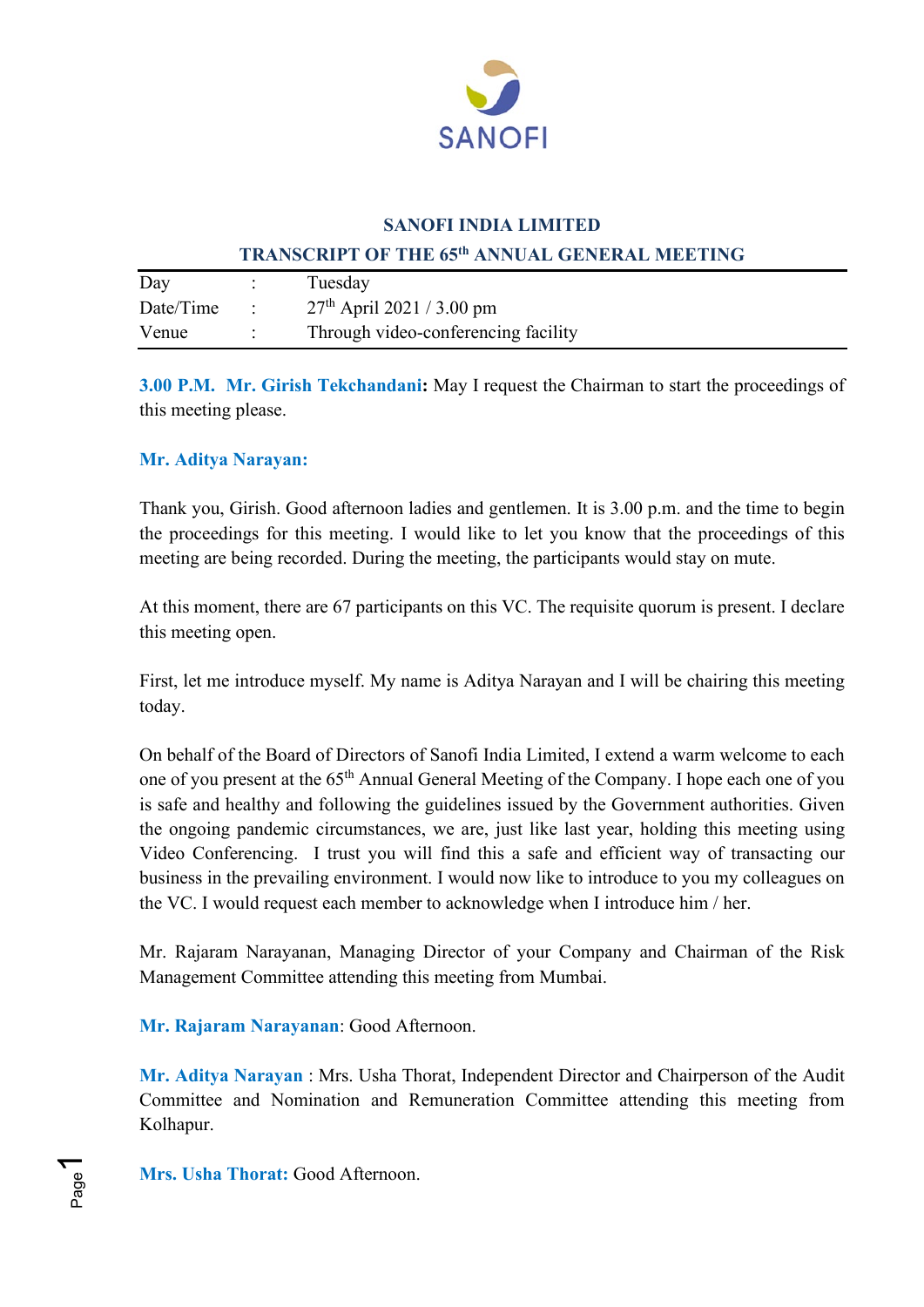

**Mr. Aditya Narayan**: Mr. Rahul Bhatnagar, Independent Director and Chairperson of the CSR Committee and Stakeholder Relationship Committee attending this meeting from Noida.

**Mr. Aditya Narayan**: Mr. Marc-Antoine Lucchini, Non-Executive Director attending this meeting from Paris.

**Mr. Marc-Antoine Lucchini:** Hello, Good Afternoon

**Mr. Aditya Narayan**: Mr. Charles Billard, Non-Executive Director attending this meeting from Paris.

**Mr. Charles Billard:** Good Afternoon.

**Mr. Aditya Narayan:** Mr. Vaibhav Karandikar, Whole time Director & Chief Financial Officer attending this meeting from Mumbai.

**Mr. Vaibhav Karandikar:** Good Afternoon.

**Mr. Aditya Narayan:** Mr. Cherian Mathew, Whole time Director & Head of Industrial Affairs attending this meeting from Thane.

**Mr. Cherian Mathew:** Good Afternoon.

**Mr. Aditya Narayan**: Mr. Girish Tekchandani, Company Secretary attending this meeting from Mumbai.

**Mr. Girish Tekchandani:** Good Afternoon everyone.

Also present, we also have Ms. Asha Ramanathan, Partner Price Waterhouse who are Statutory Auditors of the Company and Mr. Makarand M Joshi, Partner of Makarand M Joshi & Co. who are Secretarial Auditors of the Company and Scrutinizers of the e-voting process for this AGM.

**Ms. Asha Ramanathan:** Good Afternoon

**Mr. Makarand M Joshi:** Good Afternoon

**Mr. Aditya Narayan**: Unfortunately, Mr. Cyril Grandchamp-Desraux who is based at Paris has been urgently called to attend an important group level meeting at the same time and hence could not join this meeting today. Our apologies for that.

Since the last AGM, there have been few changes in the Board.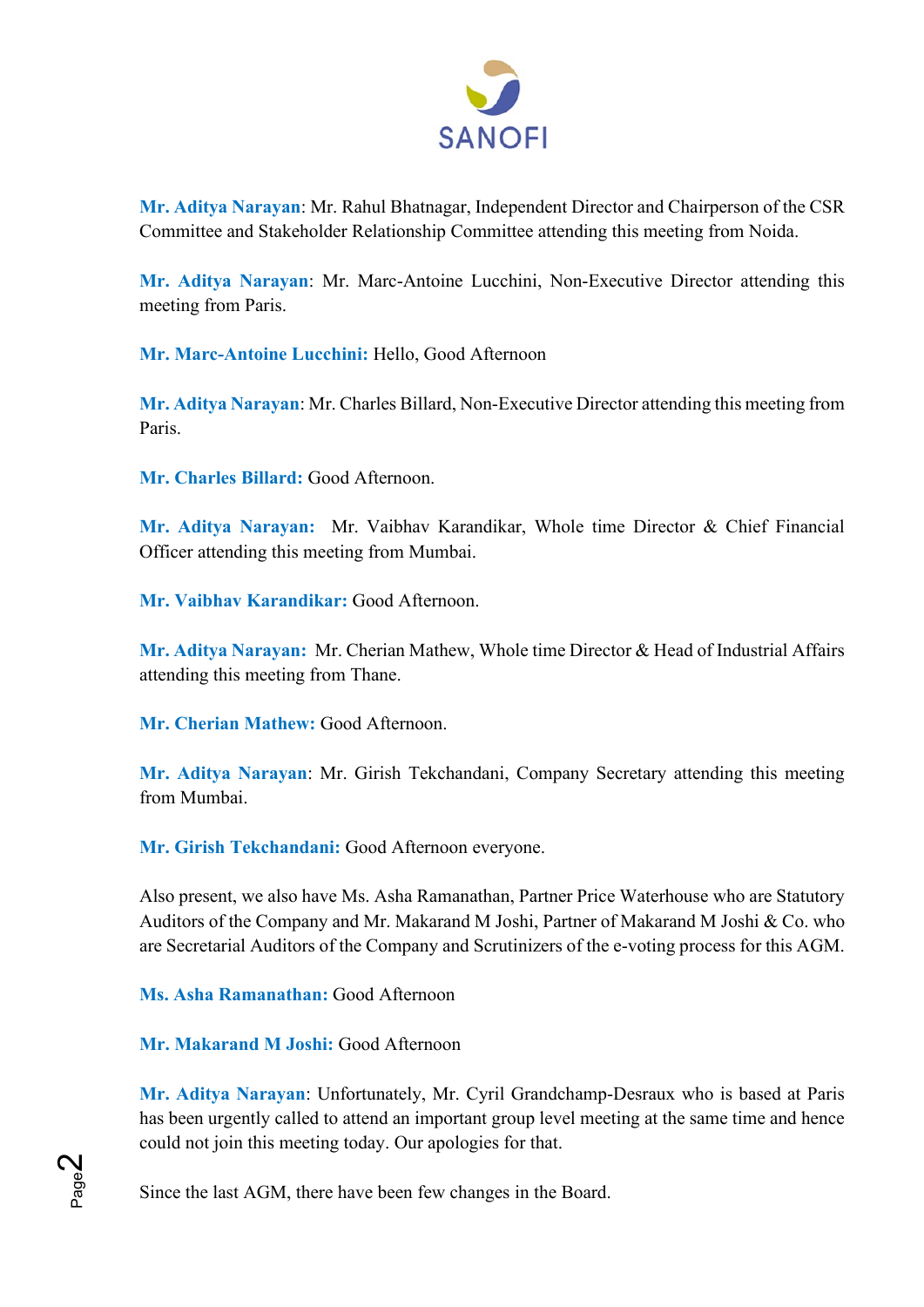

In July 2020, Mr. Marc-Antoine Lucchini, Head of Sanofi's International Region comprising 68 countries joined the Board as non-executive Director. Also, in July 2020, Mr. Rahul Bhatnagar, an outstanding professional, joined the Board as Independent Director. Their illustrious profiles are in the notice and I take this opportunity to welcome them to the Board on your behalf.

In September 2020, Mr. Charles Billard moved from his position of the CFO of the Company in view of his relocation to Paris but continues to remain on our Board as a Non-Executive Director. In his place, Vaibhav Karandikar was appointed the CFO and Whole Time Director on your Board. I would very much like to place on record our deep appreciation of the contribution made by Charles during his tenure as the CFO and look forward to more in his ongoing role and of course, wish Vaibhav every success in his new role.

The appointments of these Directors joining the Board are part of the resolutions that we are proposing at the AGM today and I look forward to your whole-hearted support on these proposals.

Let me move on to few things about the meeting and how the flow will be.

As we are holding the meeting on video conferencing, I would now like to share the flow of this meeting.

- 1. After few compliances, I will talk about the key achievements of your Company in the year 2020 and on few strategic matters.
- 2. We will then cover the proposals and resolutions which have been placed before you for approval.
- 3. We had requested all of you to send in advance your queries on the business, proposals in the AGM Notice and other matters in the Annual Report. In this meeting, we will respond to only those queries which have already been received by us.
- 4. We will then open lines for those shareholders who have registered themselves as speakers at this AGM. We would like to hear your suggestions, inputs and comments on the Company. If you have further queries on business operations, we may not be able to respond to them today, but the Company will surely respond to you in due course outside this meeting.
- 5. Your Board has authorized Mr. Rajaram Narayanan to conduct this meeting for the duration of my absence just in case I am unable to continue in this meeting due to technical problems of connectivity etc.

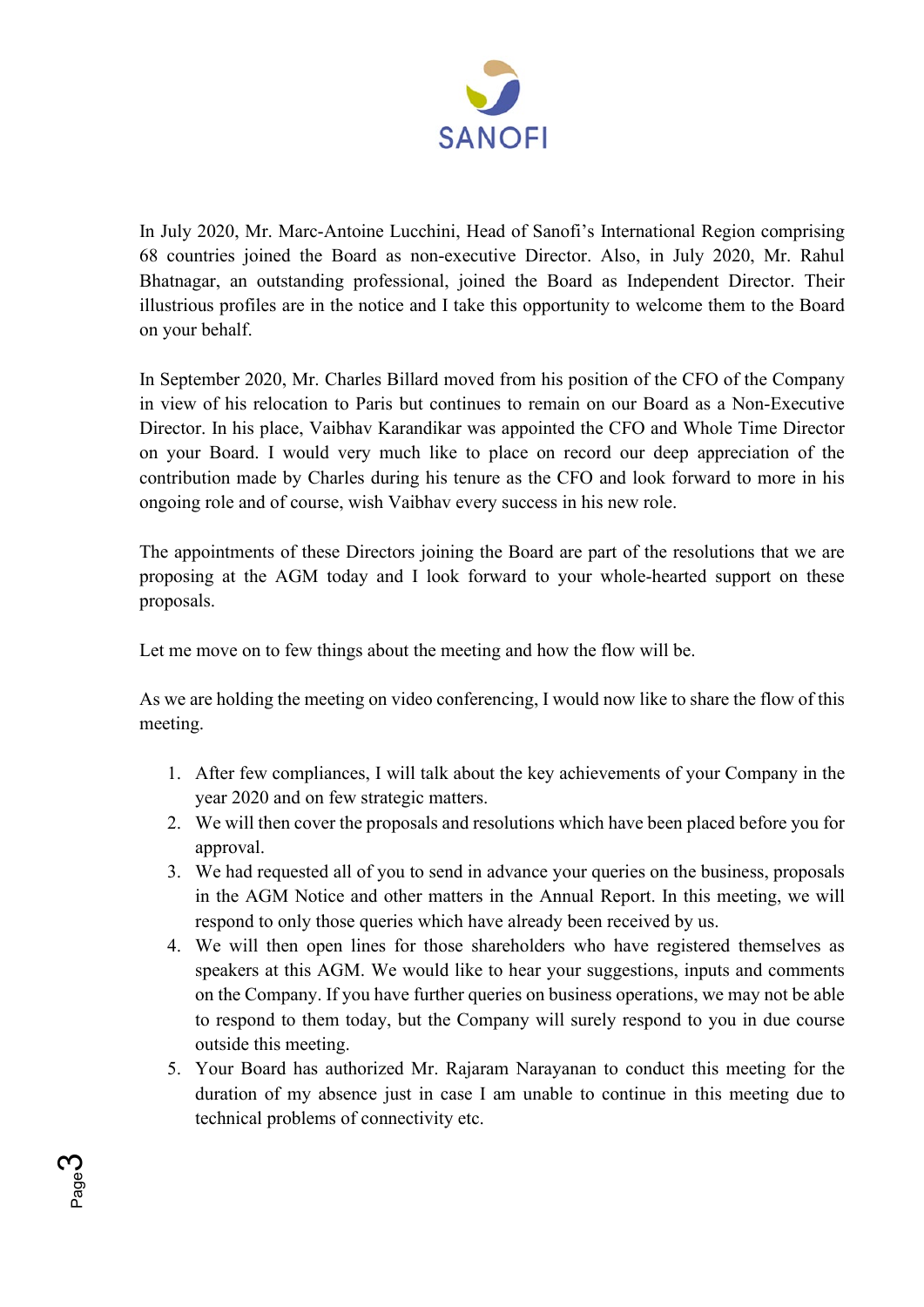

And, now to the business of this meeting:

Page 4

I trust that you have received the Annual Report and the Notice of the AGM containing the Resolutions to be voted on.

The Company had provided members the opportunity to cast their vote on the resolutions contained in the AGM Notice, by means of remote e-voting. The remote e-voting commenced on  $24<sup>th</sup>$  April 2021 at 9.00 am and closed on  $26<sup>th</sup>$  April 2021 at 5.00 pm.

Members present at the Annual General Meeting today may cast their votes through voting on e-voting platform of CDSL through which you are joining this meeting. The e-voting platform is open now for voting and will close after 30 minutes from the time of closure of this meeting.

The scrutinizer will scrutinize the e-voting results, finalize his report and submit the report within 48 hours. The results of the voting will be announced by posting it on the Company's website and sending it to the Stock Exchanges.

The Statutory Registers required to be kept open at this meeting and all other documents referred to in the Notice can be inspected in electronic mode by any member. You may send email request on the email ID provided in the Notice of the AGM and the Company Secretary will organize electronic inspection of those registers.

The Notice of this meeting and the Auditors' Report have been with you for some time, as part of the Annual Report. The Notice of this meeting is being considered as read at this meeting. I would now request Ms. Asha Ramanathan, Partner of Price Waterhouse who are the Statutory Auditors of the Company to give her comments on Auditors' Report which you would have already been read by all of you by this time. Asha, over to you.

**Ms. Asha Ramanathan**: Yes, so yes, we did the audit of the financial statements for the year ended 31<sup>st</sup> December 2020, and we have issued our audit reports, the main audit report, the current quarter and the IFC report, and I can confirm that reports are clean reports without any qualification.

**Mr. Aditya Narayan:** Thank you, Asha. Before I turn to the normal business of the meeting, let me highlight some of the significant developments that have taken place in the year 2020 and in the year 2021 till the date of this meeting.

Year 2020 was dominated by one event. The Covid-19 pandemic has triggered a global crisis like no other – a global health crisis that, in addition to an enormous human toll, has led to a deep economic recession. In India, the pandemic has deeply impacted lives and livelihoods and indeed, no aspect of our lives has been left untouched by the Covid-19 pandemic outbreak. And,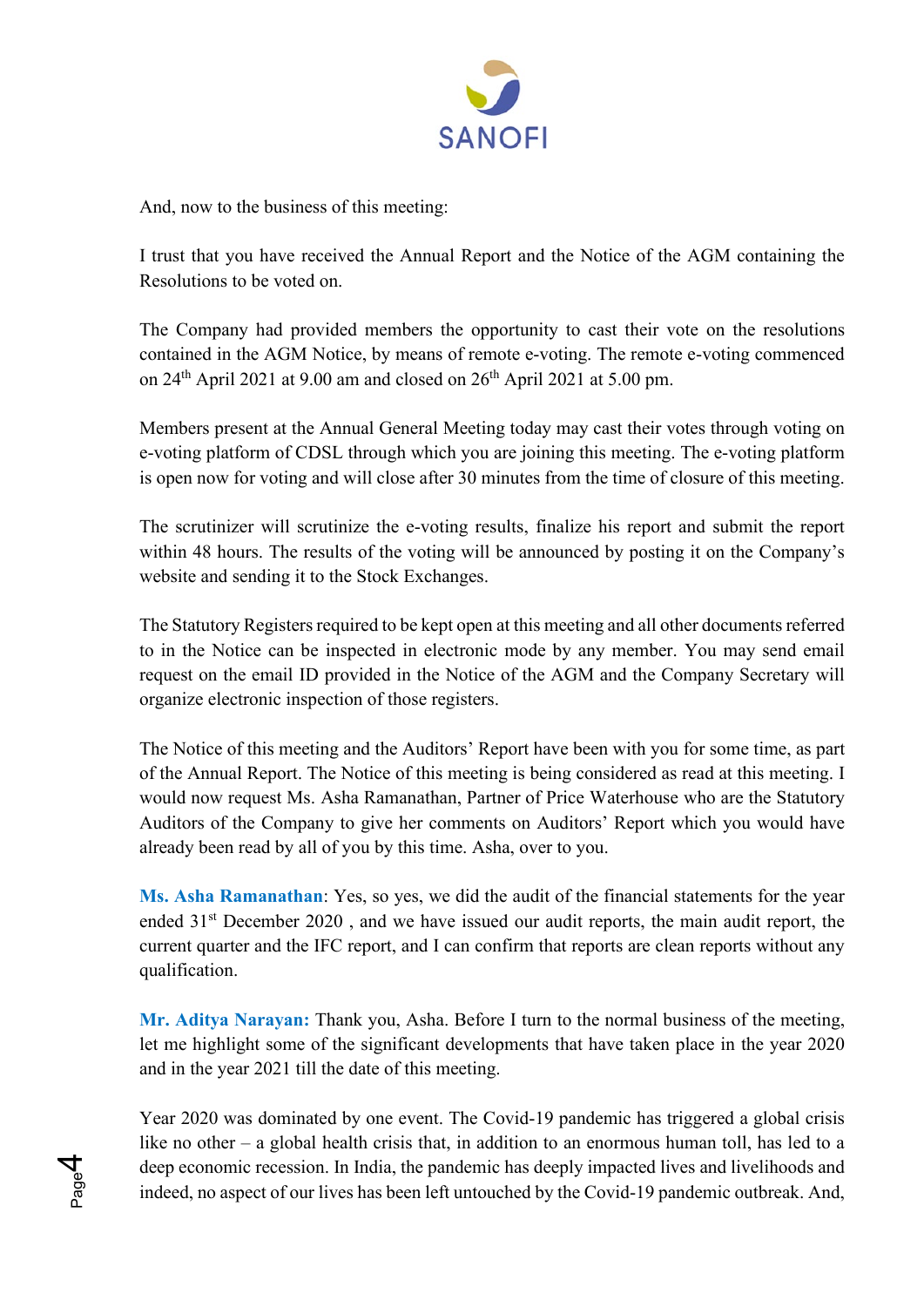

we do not have as yet have any definite estimate of when it will end. The uncertainty of this situation can be estimated from the fact that even after a year into this pandemic, companies and governments remain unsure of the magnitude and expected duration of the crisis. While the world fights the immediate crisis with extraordinary scientific effort and humanitarian interventions, the long-term challenge lies in improving our ability to respond to future outbreaks. The pandemic has also highlighted the need for effective, accessible and affordable healthcare.

This challenge has made your company even more determined to make a real difference to the lives of patients and exemplify its purpose of empowering lives. Throughout this period of 2020, the Company remained focused on three priorities - Safety, Supply and Service. I am sure you will all join me in recording our deep appreciation of the extraordinary efforts made by your Company's leadership team and all the employees in remaining focused on our core purpose, demonstrating safe behavior and in ensuring uninterrupted supply of Company's products to its patients. I would also like to thank the authorities in the Central, State and local administration for their continuous and timely support during the year, to assist our industry to remain fully operational to serve patients.

The physical, mental and psychological safety and well-being of employees and partners at offices, field or manufacturing locations, was a specific focus area for your Company. The Company continues to support employees by providing them with tools and supplies to protect themselves and operate in safe conditions. Employees and their families were provided with speedy medical assistance, as needed, throughout the country.

Your Company's factories, supply chain systems and sales employees worked tirelessly through 2020, ensuring that we manufacture, distribute and sell medicines, while being strictly compliant with COVID-19 related safety measures. Our early headway into technology and automation paved a secure and seamless way for our transition to digitizing many of our processes and practices. At the Annual General meeting held in 2019, we had talked about investments made by your Company in adopting digital technologies and programs. Your Company further strengthened and used these digital technologies in these challenging times for the benefit of all the stakeholders. I will have more on this in a short while.

For public good at large, the employees contributed one day's salary and your Company matched their contribution by adding twice the amount. The amount so raised was donated to the 'Prime Minister Cares' fund for the fight against the pandemic. Sanofi India through its NGO partner Americares, also supported the isolation wards set up by Municipal Corporation of Greater Mumbai in the parking lot of Mahim.

I am sure you would have reviewed the Annual Report which explains all these aspects in detail.

Page <u>LQ</u>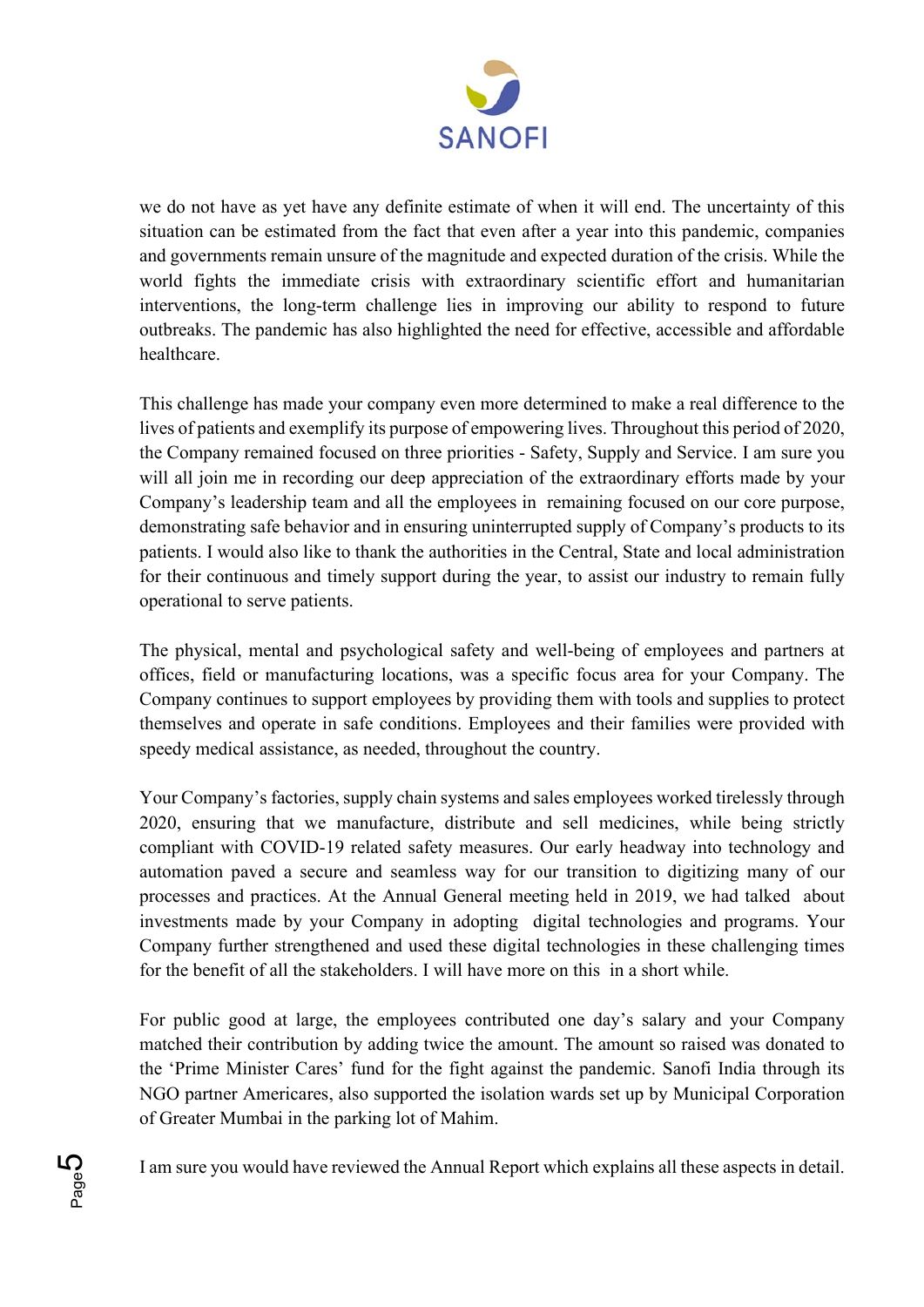

The Indian economy has been sliding quarter on quarter basis since March 2018 and the COVID-19 situation has aggravated the situation. Economic slowdown in the country had an adverse impact on the Indian Pharmaceutical Market as well. In addition to the slower growth, the industry continued to face challenges of higher prices of Active Pharmaceutical Ingredients and intermediates resulting in margin pressures.

Your Company has made continuous efforts to enhance its performance by focusing on patient centric initiatives, strengthening its brands, reshaping its manufacturing footprint, controlling costs and building organizational capabilities for the future. The Company continued its progress on sustainability efforts like business continuity, risk management, ethics and business integrity, quality, safety, risk management and internal controls.

Today, I would like to focus on two topics:

- 1. Performance of your Company in these challenging times, and
- 2. Digital capabilities and how these are being used in the business

### **Performance of the Company**

From the 9% CAGR seen over 2016-2019, the impact of COVID-19 on the Indian Pharmaceuticals Industry resulted in a much subdued performance in 2020 with the annual industry value growth plummeting to 4.4%. The first half of the year 2020 saw an uncertain and tepid business scenario for the Indian Pharmaceuticals Market with multitude of concerns around supply chain, prices, and fluctuating demand.

Turning to the performance of your Company, I would like to highlight that the financial results for the year 2020 are not comparable with that for the year 2019 due to

(1) impact of COVID-19 pandemic and

Page <u>လ</u>

(2) the completion of slump sale transaction of the Ankleshwar manufacturing facility in May 2020.

COVID-19 impacted the financial results in two ways. Firstly, sales in few therapy areas were negatively impacted during the severe lockdown period. Lower patient footfalls in out-patient clinics and limited elective surgeries resulted in slowdown of sales. Secondly, due to reduction in sales promotional expenses, administration cost and restriction of travel in 2020, the cost incurred by the Company in these areas was lower, resulting in higher profitability.

In the year 2020, your Company achieved total revenues from operations of about Rs.29 billion which was a decline of 5.5% over the previous year. You would however note from the annual report that the India domestic business registered a growth of 6.7% which is better than the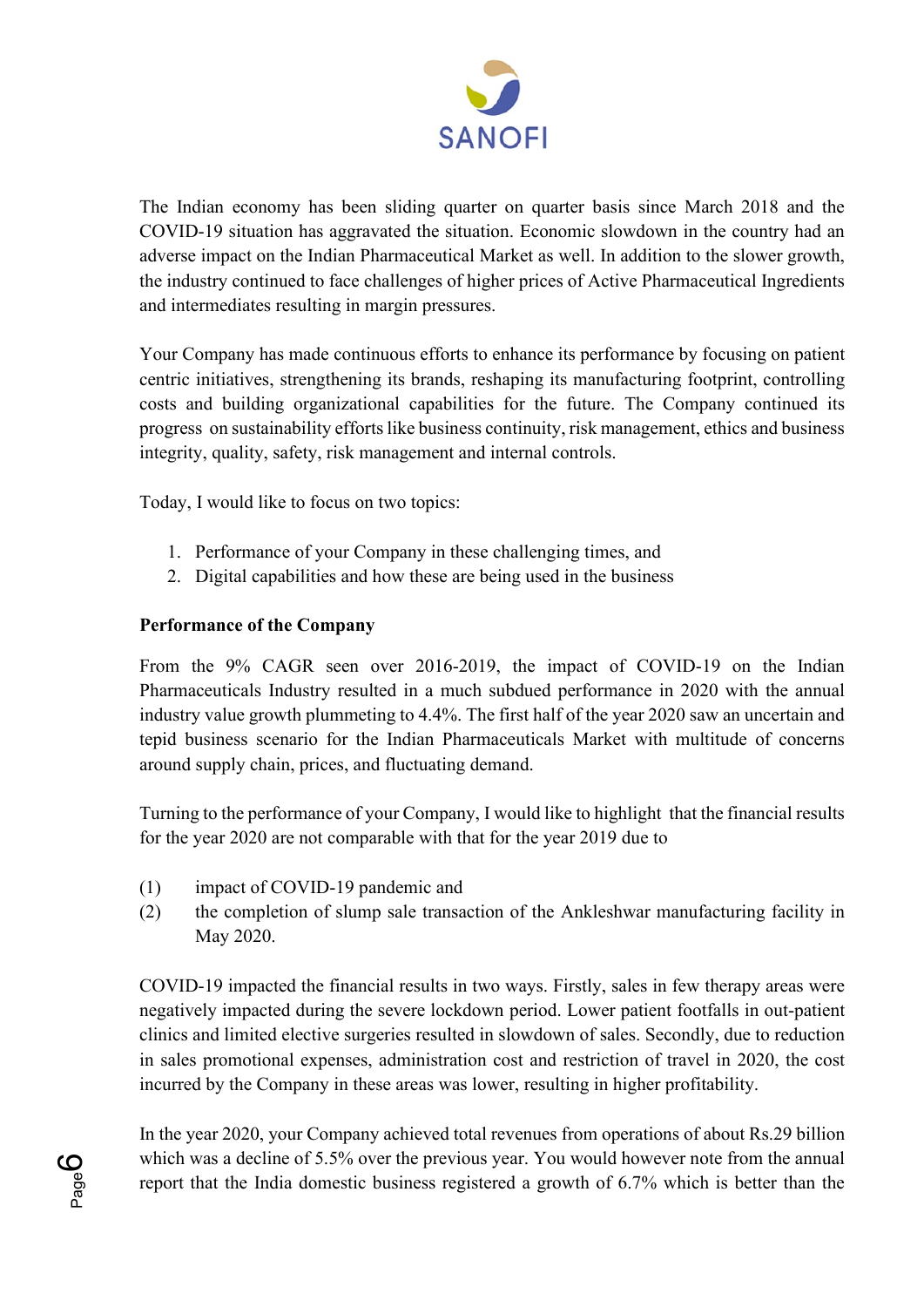

Indian Pharmaceuticals Industry growth of 4.4%. The export business declined by 33.9% due to completion of slump sale transaction for divestment of Ankleshwar manufacturing facility in May 2020. Net profit of the Company in the year 2020 was at Rs.4.8 billion, registering a growth of 15.3% over previous year.

In last two AGMs, we had shared with you the plans on how your Company intended to implement its longer-term manufacturing strategy. I am pleased to inform you that we completed this programme in 2020 by fully divesting the Ankleshwar manufacturing facility. The Company has now received the full consideration of this transaction including the deferred consideration payable after the completion of product transfers.

After considering the closure of the slump sale transaction and reviewing the cash requirements for the Company's operations, in addition to a final dividend of Rs. 125 per equity share, the Board has also recommended one-time special dividend of Rs. 240 per equity share for the year ended 31st December 2020. I would like to highlight that after the completion of slump sale transaction and payment of dividends, your Company continues to have a strong balance sheet which is in good shape to meet the emerging future opportunities and challenges.

This transaction is a significant milestone in the long-term strategy of the Company. It will help the Company to focus on manufacturing Sanofi branded products and market them in the Indian market. The return ratios of your Company have also improved due to these changes. The Company is now more focused on supplying innovative and affordable medicines for patients in India in therapy areas such as Diabetes both Insulins and Orals, Cardiology, Thrombosis, Anti-infectives, Central Nervous System, Allergy and Vitamins, Minerals & Supplements.

As per IQVIA TSA MAT December 2020, three brands of the Company feature in the top 100 pharmaceutical brands in India – Lantus is at Number 2, Allegra is at Number 78 and Combiflam is at Number 86. These brands are leaders in their respective therapeutic categories.

In February 2021, the Company announced that the Board has reviewed the proposed plan of the Sanofi Group to globally sell some of its old brands along with their trademarks, which are owned by Sanofi Group. These include the brands Soframycin and Sofradex, which are manufactured through a third-party manufacturing arrangement and distributed by the Company. Upon completion of such sale by Sanofi Group, the Company will not have the authority to distribute products under these brands. The Company is currently reviewing options and making assessment of how it can monetize value for these businesses in India, post which we will have more information to share on this topic.

Your Company has been recognized by the Top Employers Institute as a Top Employer 2021 for its outstanding Human Resource practices and policies globally. This certification validates our continuous efforts and commitment to developing a solid, coherent and employee-centric strategy and position ourselves among the most attractive companies in the world, offering 'best

Page  $\blacktriangleright$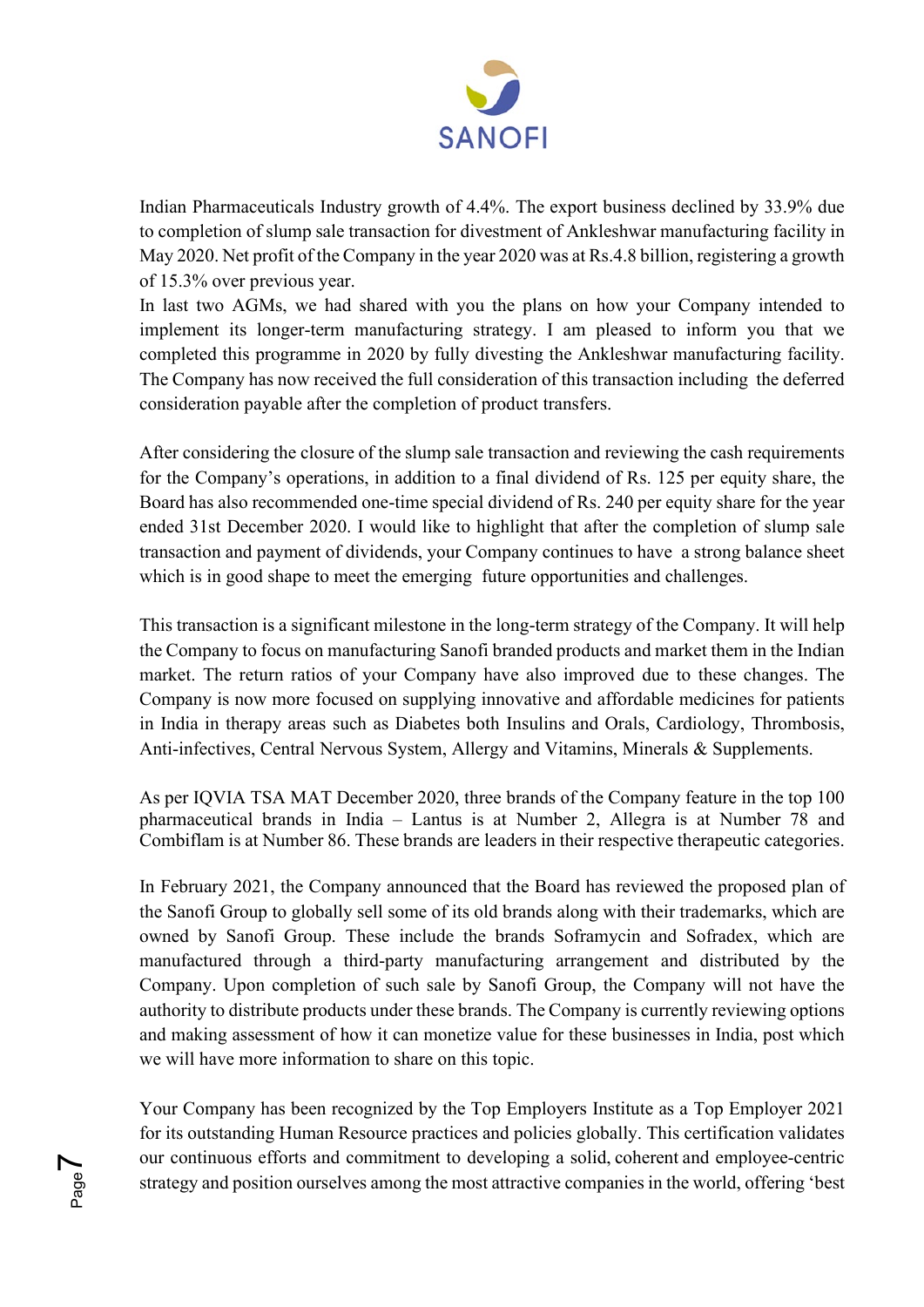

in class' and 'people-first' HR practices.  This is the third year running that we have been recognized as the top employer.

Your Company continues to actively contribute to the society and communities, through its Corporate Social Responsibility programs that include access to healthcare, capacity building, disease awareness and employee volunteering. You will find details on the CSR programs in the Annual Report.

## **Use of digital technologies in business**

I would now like to spend a few minutes to talk about how your Company has leveraged its digital capabilities in these challenging times.

During last two AGMs, we had shared with you that your Company was working on building digital capabilities in various aspects of the business. These initiatives were started keeping in mind the trends that were seen in the market but as it turns out, due to the impact of of the COVID-19 environment, these trends have gained strong momentum.

Digital technologies are present in each aspect of business or interactions – the entire supply chain from manufacturing to delivery to patients, interaction between the Company and healthcare professionals, interactions between healthcare professionals and patients, and in interaction between the Company ,its employees and external stakeholders.

Let me highlight two examples of digital tools and technologies in use in the year 2020–

- 1. The entire field teams of your Company are already on digital tools and are equipped with richer content, deeper interaction opportunities and visually immersive assets to aid medical conversations. During the year 2020, our digital activities underwent a massive surge of over 5 times by connecting online with over 40,000 doctors. During the lockdown, digital mediums were actively leveraged to stay connected with key stakeholders. For sales activities, a multi-channel engagement campaign through remote calling, brand e-detailing, representative triggered emails, e-Scientific Information Event, e-Round Table Meetings were used to connect with the healthcare professionals. The Company cumulatively connected across 1 Million digital touchpoints with key doctors, healthcare practitioners and key opinion leaders through 2020.
- 2. The pandemic in 2020 became the trigger for this pivotal shift and your Company took this opportunity to inject more digital rigor and resilience at its manufacturing sites. Implementing intelligent and intuitive system upgrades was just one of them. This initiative ensures all results are automatically transferred to the Human Machine

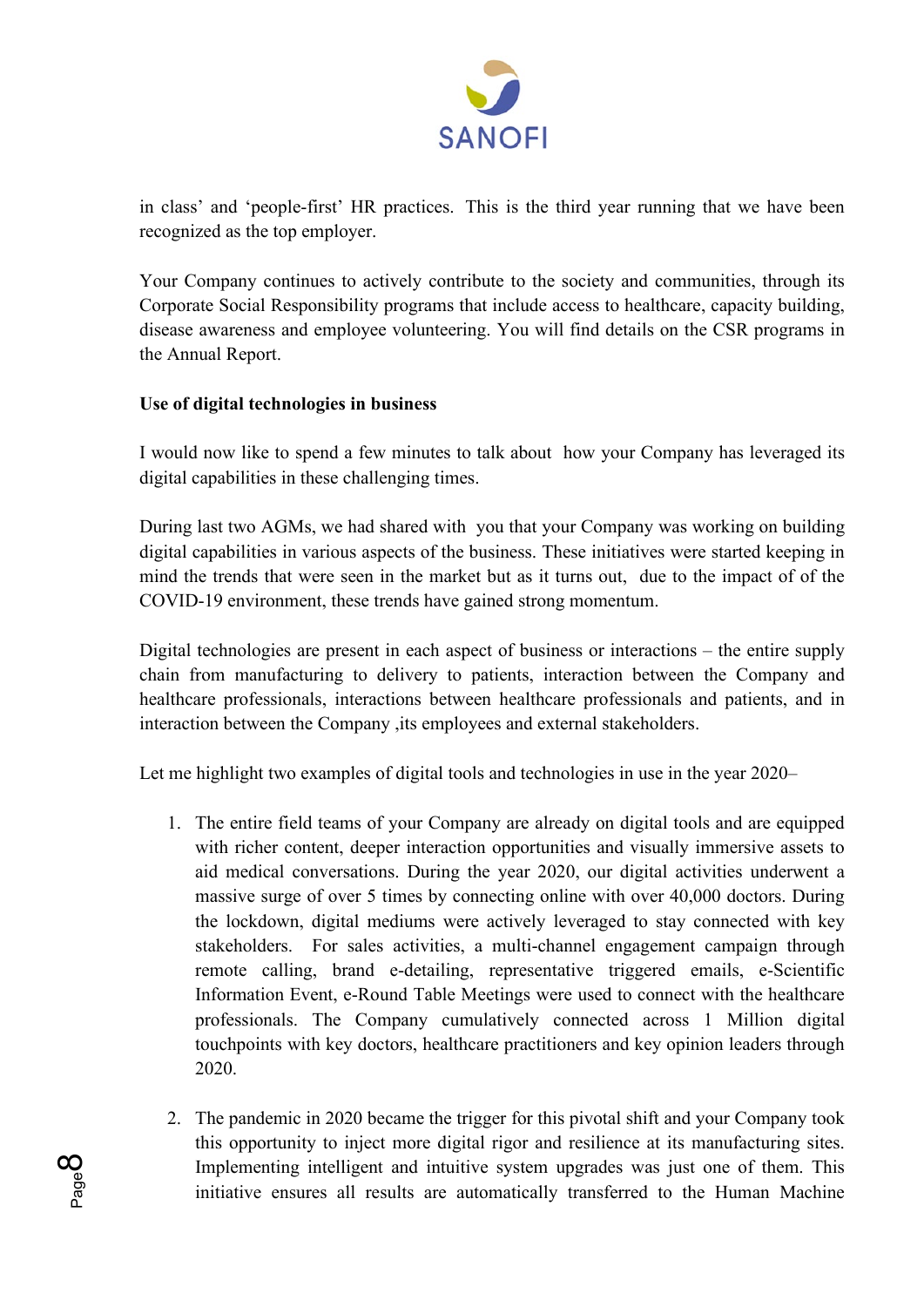

Interface unit, which also ensures automation of compliance. Additionally, it allows for maintenance of historical data, acceptance of e-signatures and restricted system testing by authorized personnel only.

The healthcare eco system is also seeing a significant transformation. In the early part of the year 2020, there was an upsurge in e-pharmacy sales especially for chronic care medicines. Patients have increasingly begun to get familiar and comfortable with e-purchases and this trend has continued even post the lockdown periods everywhere. Likewise, hospitals and medical practitioners witnessed an acceleration in online engagement, with teleconsultation becoming a reality, rapidly paving the way towards digitization and transformation of the patient consulting eco-system. Your Company has entered into strategic partnerships with key players to learn and participate in the fast growing Digital Health footprint.

In conclusion, I would say that the business environment continues to remain unpredictable and challenging. The management team of your Company is making all efforts to understand the risks and put in place robust mitigation plans to bring stability and provide continuity in the business operations. The Company is focused on building capabilities for future which will provide edge to the Company in the long term. Your Board will continue to provide strategic support and guidance to the team.

Your Company remains very aware of the fact that the pandemic is not yet behind us and we are committed to continue to play a responsible role in supporting the community, the government and needy patients in every way possible. There are short to medium term challenges which could well impact the business but your Company remains confident of longer-term potential of the Indian Pharmaceuticals Market and the potential of the Company's brands.

I now turn to the resolutions proposed to be passed at this meeting.

We have ten resolutions for approval in this Annual General Meeting.

- 1. The first item on the Notice relates to the approval and adoption of the Annual Accounts for the year ended 31<sup>st</sup> December 2020.
- 2. The second item on the Notice relates to declaration of Final Dividend and One-Time Special Dividend on the equity shares for the financial year ended 31st December 2020.
- 3. The third item on the Notice relates to the re-appointment of Mr. Charles Billard as Director who retires by rotation and is eligible for re-appointment.
- 4. The fourth item on the Notice relates to appointment of Mr. Rahul Bhatnagar as Independent Director of the Company.

Page <u>တ</u>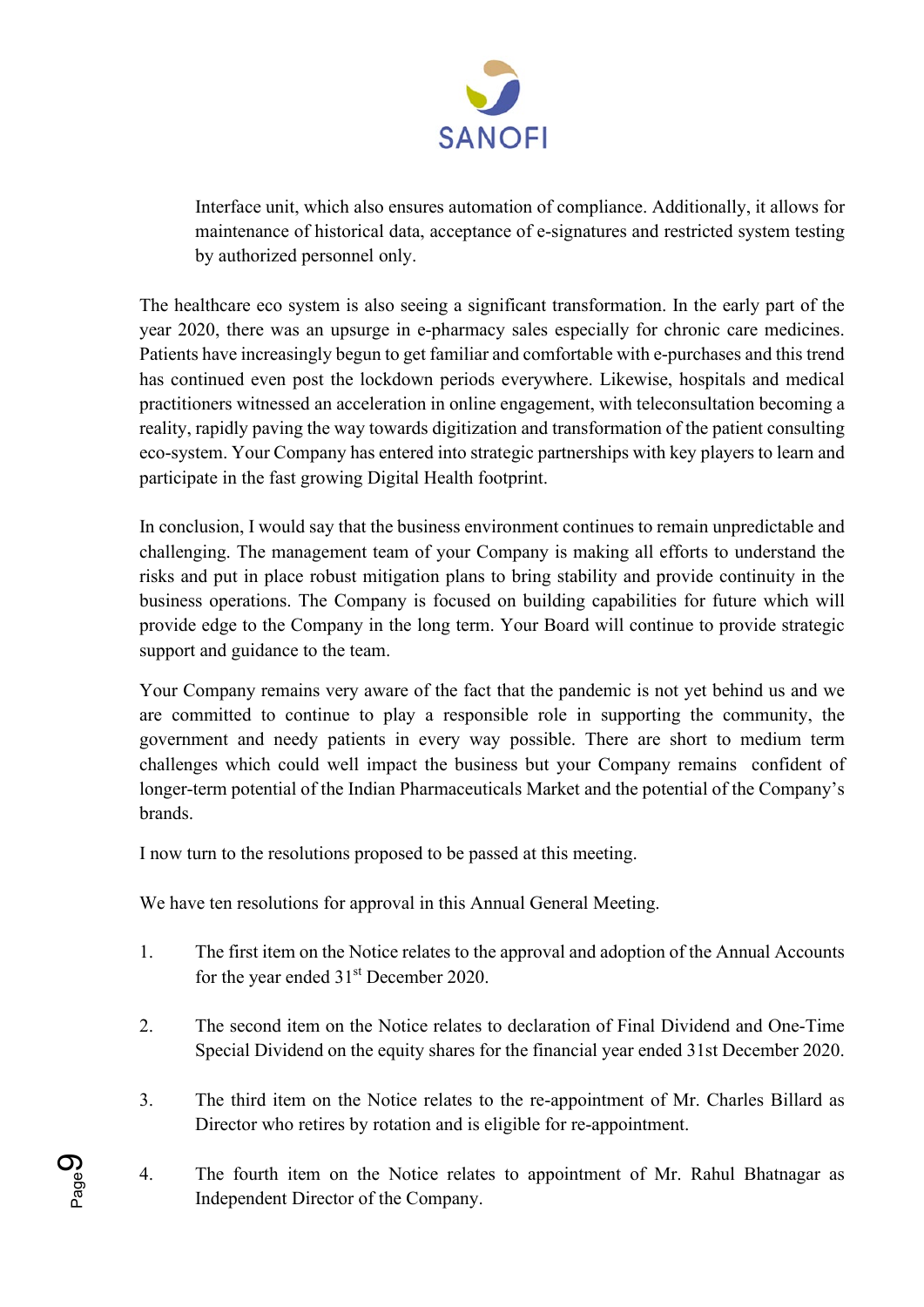

- 5. The fifth item on the Notice relates to appointment of Mr. Marc-Antoine Lucchini as Director of the Company.
- 6. The sixth item on the Notice relates to my appointment as Independent Director of the Company for a second term of 5 years.
- 7. The seventh item on the Notice relates to appointment of Mrs. Usha Thorat as Independent Director of the Company for a second term of 5 years.
- 8. The eighth item on the Notice relates to appointment of Mr. Vaibhav Karandikar as Director of the Company.
- 9. The nineth item on the Notice relates to the appointment of Mr. Vaibhav Karandikar as Whole Time Director of the Company.
- 10. The tenth item on the Notice relates to payment of remuneration to the cost auditor.

Since this meeting is held through VC facility and resolutions are put to vote only through evoting, the practice of proposing and seconding of resolutions is not being followed.

As part of AGM Notice, the shareholders who have queries or seeking clarifications on these proposals or on the Annual Report were requested to send their queries on e-mail on or before 5.00 pm on Thursday, 22nd April 2021.

Today, we will be able to answer only those queries at the meeting which are received in advance as per the above process. That brings me to the Q&A session of this meeting which you'll have been waiting for.

We have received queries on various topics from 10 shareholders. These shareholders are:

- 1. Mr. Nitin Nerlekar
- 2. Mr. Shrigopal Maheshwari
- 3. Mr. Shashikant Marathe
- 4. Mr. Ravi Kumar Naredi
- 5. Mr. Kaushik Sahukar
- 6. Ms. Prakashini Shenoy
- 7. Mr. Varun Bang
- 8. Mr. Himanshu Upadhyaya
- 9. Ms. Lekha Shah
- 10. Mr. Harshil Parekh

Page 1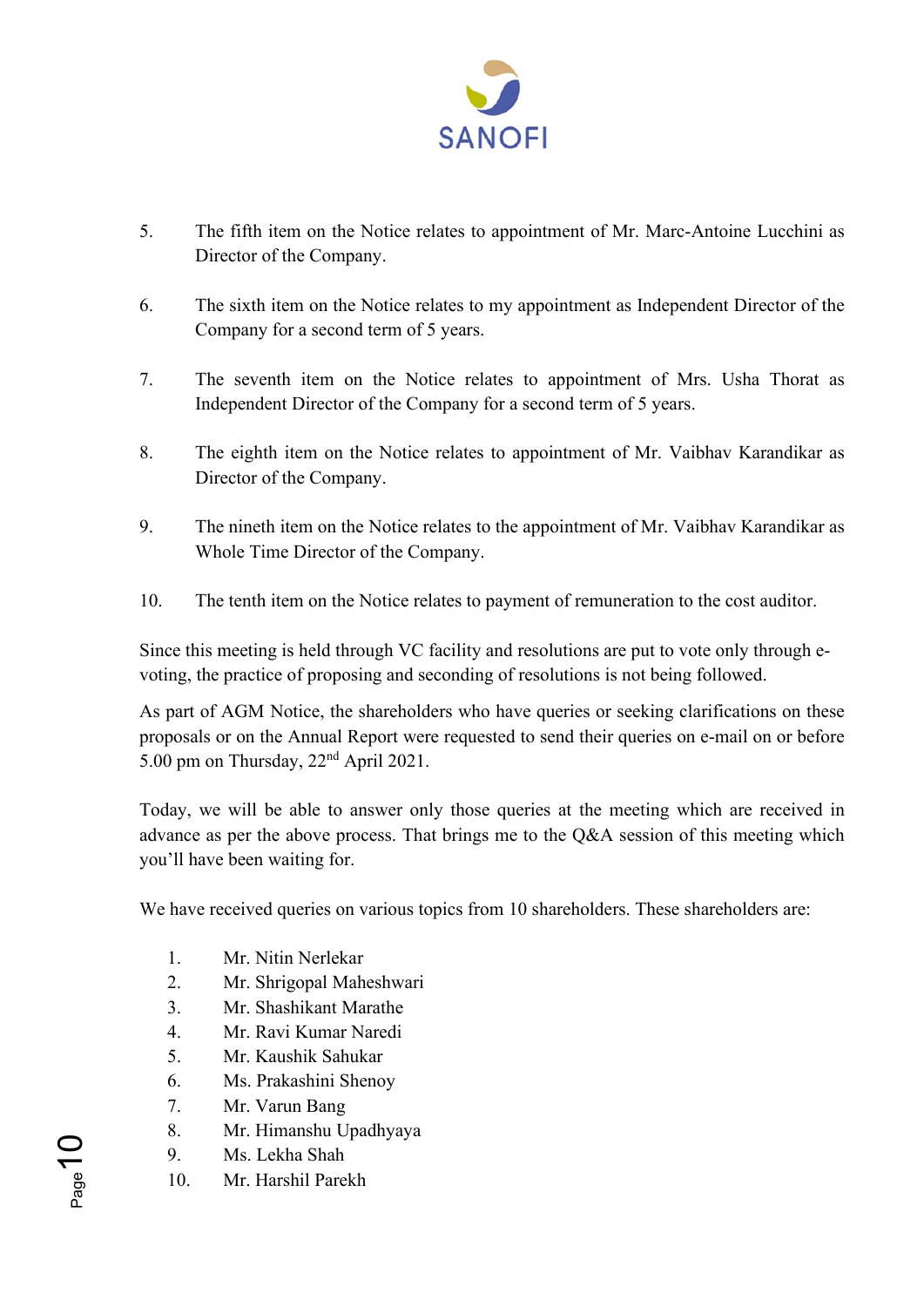

There are many queries which are common and then there are queries which are related to each other. We have classified these queries in few groups, and we will accordingly give our responses.

We have also received many suggestions along with these queries. We have noted each one of your suggestions and consider them in future.

The **first group** of questions is on topics related to performance of individual products or therapy areas or margins on such products. There are also queries on the future outlook on the business, manufacturing facilities, capacity utilization or profitability. Due to competitive reasons, we do not discuss individual product or therapy area and we will not be able to give you our comments on those questions. Also, we do not give future guidance and hence the questions relating to future outlook are also not being responded.

The **second group** of questions are on business performance, operations, regulatory issues, exports and manufacturing. Mr. Rajaram Narayanan, your Managing Director will give comments on those questions.

The **third and last group** of questions are on financial matters and Mr. Vaibhav Karandikar, your CFO to clarify on those questions.

I would now like to handover the meeting to your Managing Director to respond on business . Over to you Raja.

**Mr. Rajaram Narayanan:** Thank you, Chairman.

Page11

Good afternoon, ladies and gentlemen, and welcome to the AGM I hope and wish that all of you are keeping safe and your families as well.

Thank you for sending the questions in advance, I think, in fact, quite a few of them may have been answered through the chairman speech itself, but what we're going to try and do is club, some of them together and answer over the next session.

The first set of questions that aren't what are some of the challenges that the Company faced in COVID-19 I think the chairman has already explained in detail. But really the three big areas were around safety for employees, ensuring that our supplies remain uninterrupted and then our service to our patients and other stakeholders like physicians continued also uninterrupted and that was really the big challenge and we've managed that very well.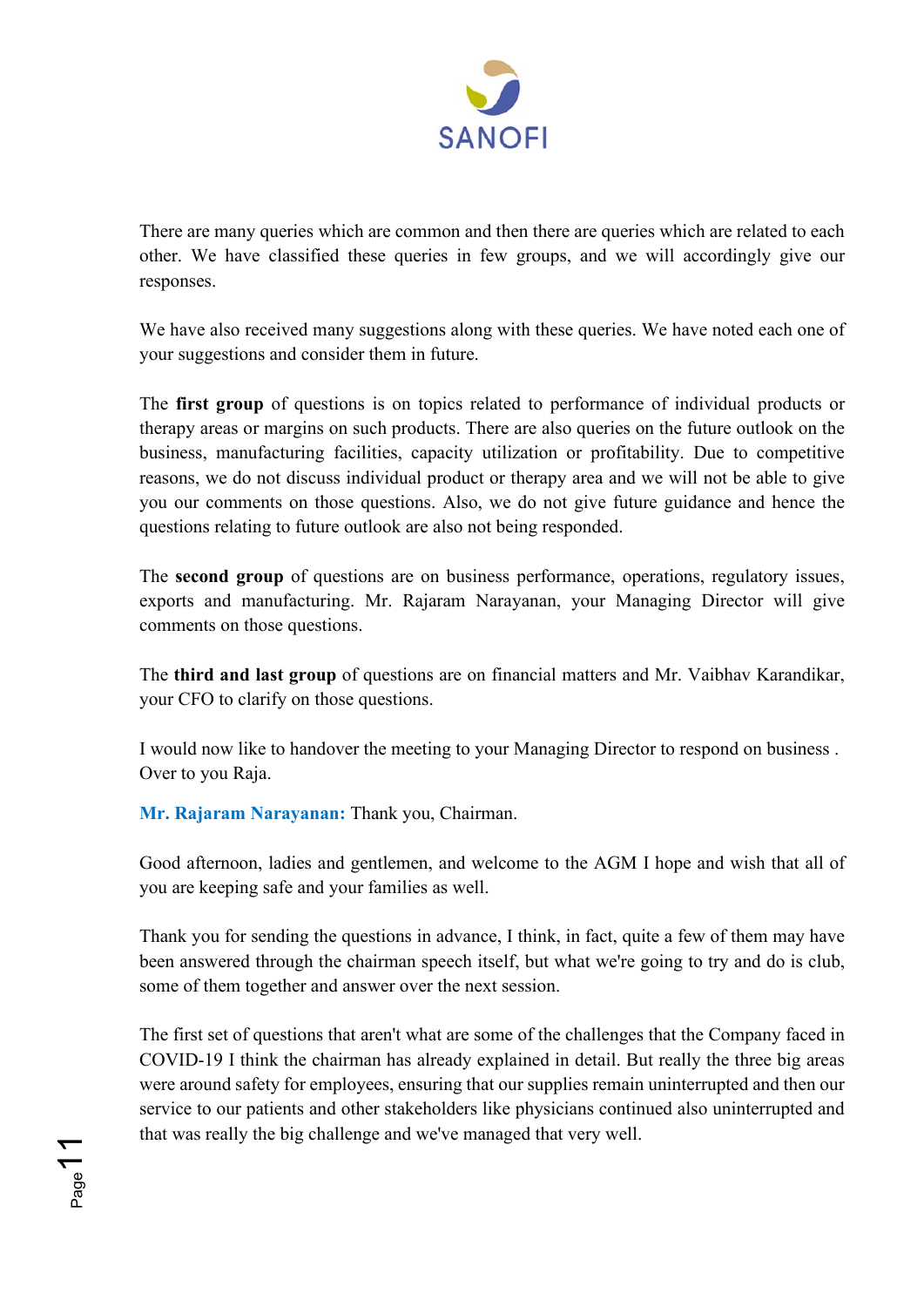

Apart from that, of course, you know when there's been a considerable period of lockdown the initiatives on digital connectivity and digital engagement was something that we rolled out well and I hope that you already got answers to that in the Chairman's speech.

The is a question that some of the cost benefits that we have received during the lockdown period would we be able to retain them or would they go back to previous levels.

Most of the cost benefits of 2020 were really in the area of reduction in travel costs as well as field activities things which are held physically as the lockdown went away, many of these sort of have come back so to that extent, you know they're not permanently there these cost savings, but having said that, the Company has engaged in a lot of initiatives in the digital area and we don't believe that you know, there will be a blended approach in future between physical and digital activities but structurally, we will be moving more and more towards digital events and costs which are going to be more around.

The set of questions around our business in terms of you know, are there any medium to long term, new product introduction plans to build robust growth path for the Company. As you're aware, we are in a wide range of therapies and there are a few which are absolutely focus for us things like Diabetes Cardiology you know, and some of the other therapies. There are two kinds of opportunities in India, one is of course market development itself where because a lot of diseases are not diagnosed and there is not adequate treatment, and then there is the area of new products, and we will be continuing to do both as we said earlier, we will not be able to disclose very specific details of launches, but there is a pipeline, which is in place for that.

In the last five years, your Company has grown 12% while the Indian pharma industry has grown much higher. Why is it that we are able to maintain only a growth rate of 12%, I think this is something we answered, even in the investor call that you know we operate in a few select focus therapies and we should really look at our growth rates in those therapies and as we showed you in the investor call, we are continuing to outpace the market and most of the therapies that we compete in, and that's really where we assess our performance and that's available in the investor calls.

Another MNC operating in India has been able to have a growth tempo which is more with new product launches and on the other hand, Sanofi has been a relatively lag lasting performance, we are long term stakeholders in Sanofi and would like to know the future growth plans.

I think we would not want to comment on any specific company's business model, but, as we said before we have a few focus areas which we have shared with all of you, and in these areas, we will like to grow faster than the market and build the market, and these are you know Diabetes select is products and established products, and consumer healthcare business. And as far as value to shareholders are concerned I'm sure that all of you know, have had that experience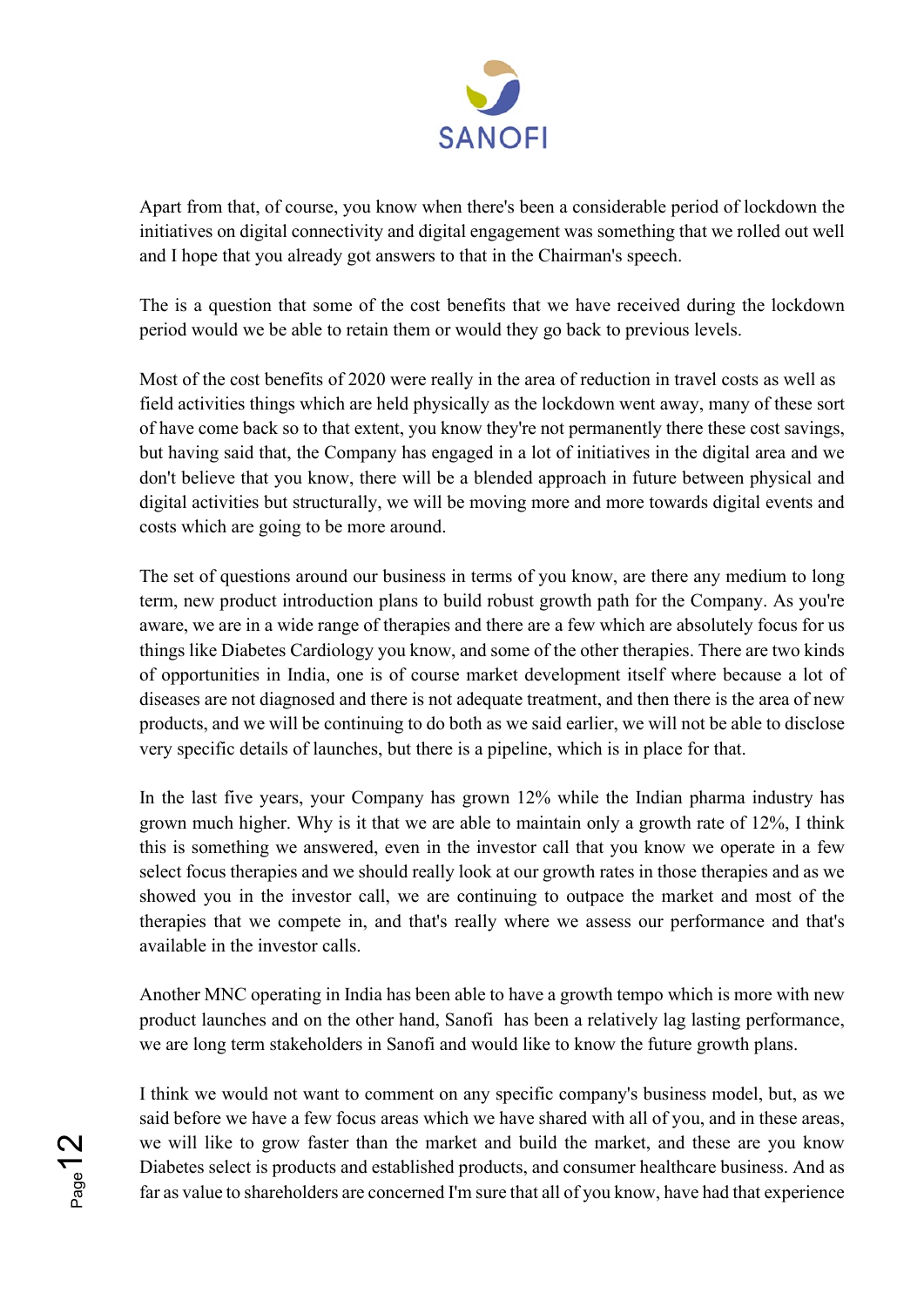

that, through a combination of the share price and the dividends that we've been giving I think we have definitely delivered you know long term value for all the shareholders in Sanofi.

There is a question around pharmacy presence as per your recent presentation you reach 100,000 pharmacies. How many pharmacies, that they had and how many are we planning to add. The universe in India is about 750,000 pharmacies. We cover them directly and indirectly, for example, Combiflam, which is a number one is available in nearly 650,000 pharmacies yeah and a lot of that coverage is through indirect coverage, directly we covered about 100,000 pharmacies and of course we keep adding anywhere between 10,000 to 20,000 in terms of our coverage every year as the universe expands and that's really our focus.

There is a question on e-pharmacies that do we start supplying to them directly or do we still do it with distributors, as the e-pharmacy world. Grows. It is true that the pharmacy you know framework is growing very fast. At this point, we do not apply directly to e-pharmacy the modern trip, because we have a well established distribution system and all the supplies are through our distributors are nevertheless we have joint business plans which we developed with you know large the pharmacies and large modern trade chains, which helps us plan for business growth over a long period of time, and that those are the partnerships which we have with them.

There's a question around, given the lifestyle and rise in aged population do you think that the next 10 years for the company would be better than the last 10 as well. I think we are constantly in this market to serve in unmet needs which are there, specifically in some of the areas where we compete, and we do think that, as the trend into whether it's in terms of lifestyle related diseases with whether it's in terms of nutrition or change in population, all of these are going to unfortunately contribute to a rapid increase in you know non-communicable diseases, and we would certainly like to play an important role in you know, giving hope and giving treatments for these diseases and, therefore, while there is clearly you know, a growth which is there, responsibility to participate in making sure that patients are relieved from these diseases so that's really where we continue to see a big you know role for the Company in the next 10 years for, especially in the area of non-communicable diseases.

There's a couple of questions around Diabetes, which is that Diabetes is a fast growing market and there are only a handful of players and do you see the competition going up and a related question what competitive advantage, do you think our insulin portfolio has got and what would it take us to reach the number one position.

I think the fact is that, as far as competitive intensity is concerned, it already exists there are you know many players in this area, but I think the way we look at it and which we share the investor call is that it's really not so much about you know market share. There more than 80 million Diabetic patients here a large number who are also and you know undiagnosed. Many times the treatments does not deliver the correct outcomes. So, we have a big role to play, actually in ensuring that the best outcomes are available, better diagnosis is available and better treatment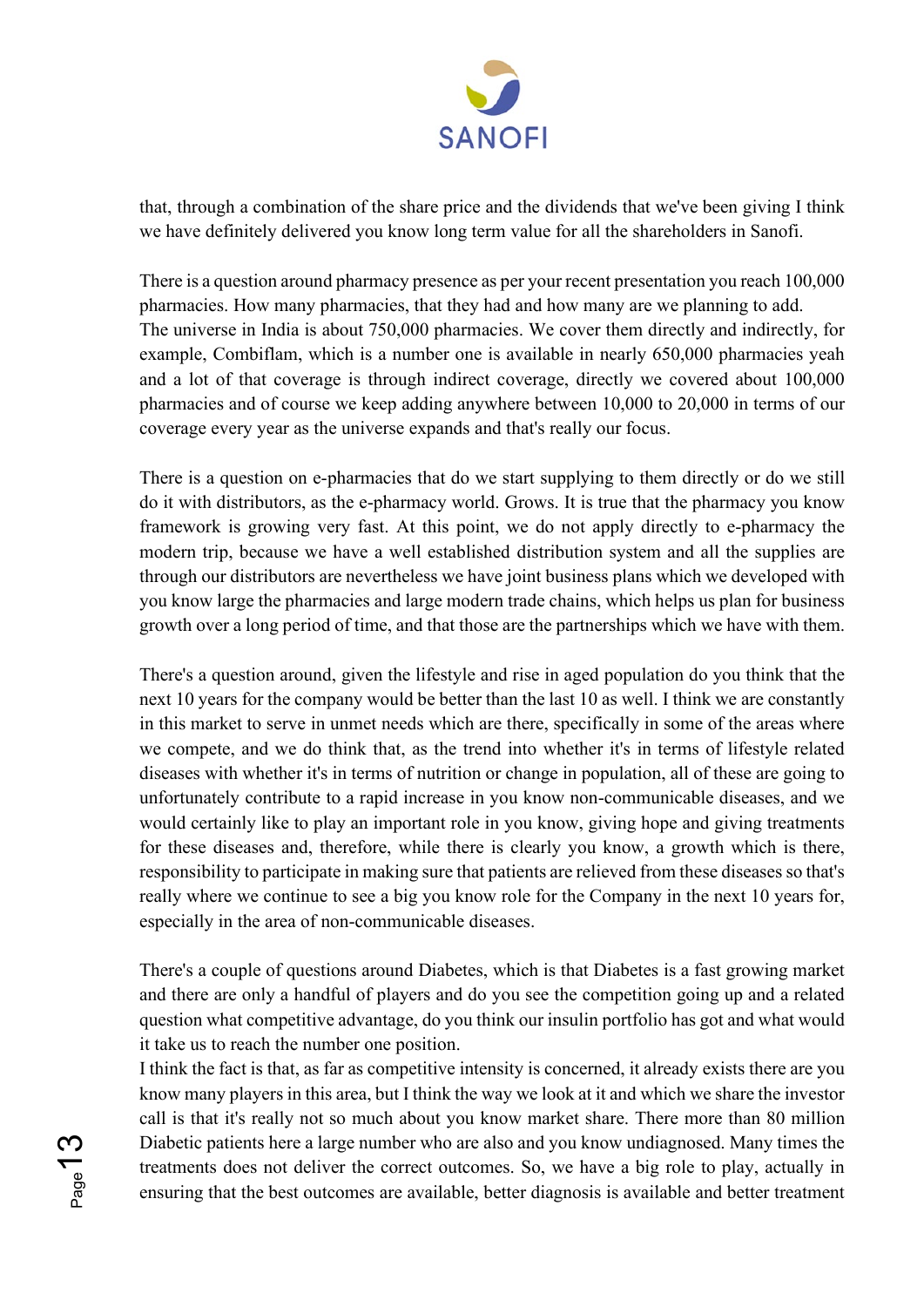

is done so that itself gives the big headroom for us to play, for example in, for example, Insulinization is less than 16% in India right, so there is enormous opportunity for us to ensure that patients get the right treatment without Insulins. Having said that, our brand like Lantus is the winner of the fastest growing Insulin brands in the entire IMS or the Indian farmers market. It enjoys the position of number two and number three, it is the fastest growing and analog Insulin which is really the new generation of Insulins. So we are competitive, we are growing very fast, but I think we see a larger role for us in the opportunity which is there for ensuring better treatment for Diabetes, and I think that it is the frame, with which we should look at the opportunity in India it's really not about market share, because that will keep happening every other month, the big thing is the large number of untreated patients. We also look at Diabetes beyond just the medicines and the pills, because there is an integrated healthcare, which we provide because patients need to be supported, beyond just the medicines through habits through diet, so that they achieve better outcome, so there is a big ecosystem, where we will participate.

There is a question around you know if we are going to operate in a few areas like Cardiology and Diabetes, How are we going to improve the growth rate.

I think it's a good question, because we have increasingly over the last few years come down to this area of Diabetes and cardiovascular diseases, the way we are focusing is to allocate our resources of you know very very seriously around these therapies, so most of our resources, whether it's in terms of medical activity, promotion or even allocation of our free course will be around these two therapies and that's where we will improve resource allocation will get us more reach more productivity and that's how we will grow these therapies and there are some other areas where we will choose to participate, you know with in a more muted way.

The question is that we see that the strategic pillars of the Company is that Diabetes and shape the Insulins market are we only going to focus on insolence or more than that.

Insulins continues to be our core area there for Diabetes it's a focus it's where we have a products, both currently in the market, the headroom is larger pipeline exists for that. Having said that, we are also participating in the orders market, but between the two, our focus very clearly going to be on Insulin because we believe there's a significant headroom there, and more importantly, in fact, in many cases the right treatment of Diabetes in many countries, the rate of Insulinization is much higher because it is the right way to introduce you know treatment for Diabetes patients and we need to do that education.

There's a question in case of Diabetes again, you know the parent is not looking at any investments and products and does that mean no new products will be launched and in which entity, will it be launched.

I think this is a question we have answered in the past as well, so, first of all Sanofi is not participating in the research or early stage research for Diabetes worldwide it does not mean that the Company is not driving the growth of Diabetes, whether it is through partnerships, whether it is through integrated care and whether it's through other you know in organic

Page 14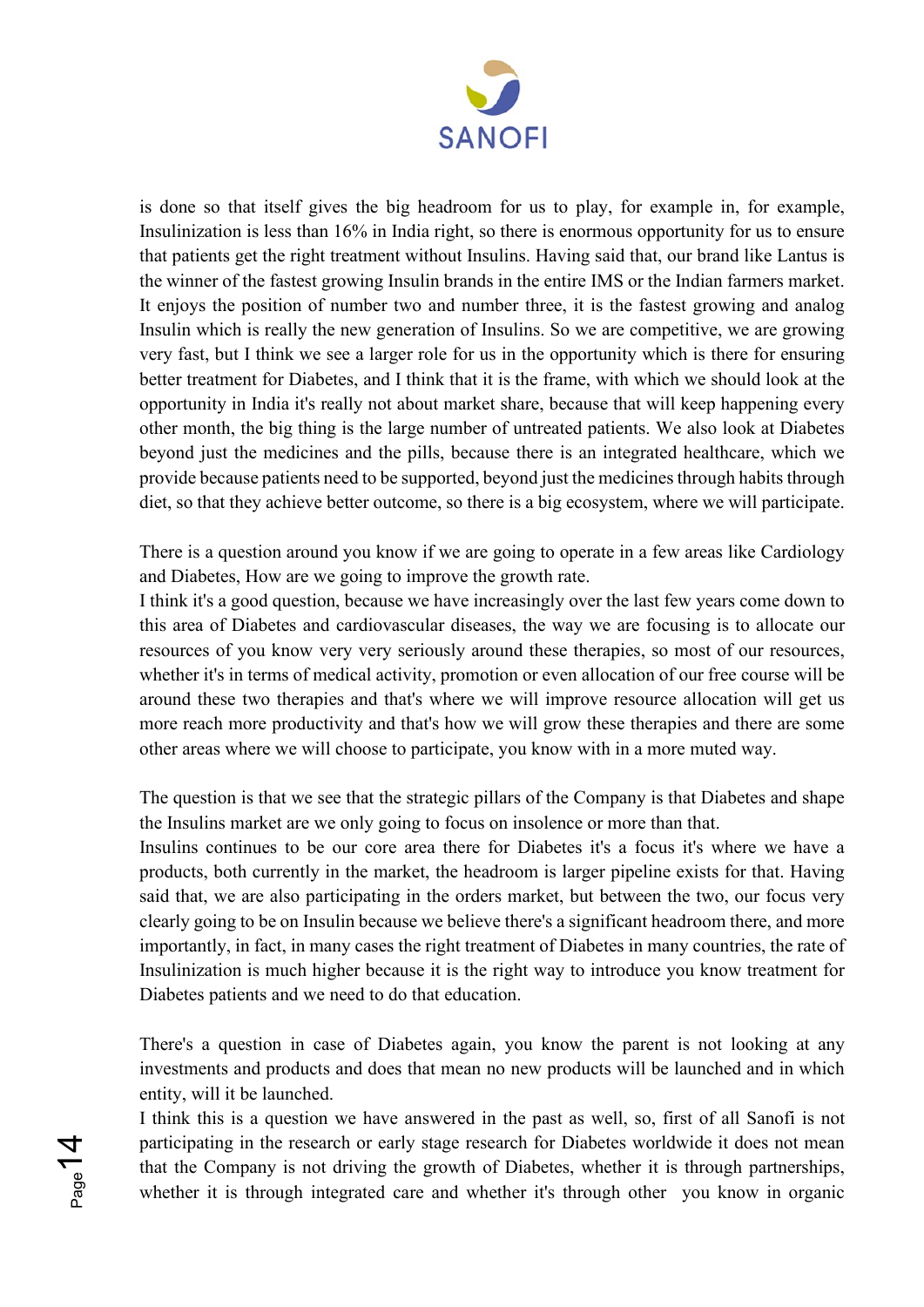

opportunities which may be there, so we continue to remain a very, very serious player in Diabetes worldwide. We in fact are amongst the largest players in Diabetes in many countries, so that will continue what we only not going to do with early stage research because we believe that the incremental value added today's relatively low between companies.

Now coming issue of licensing, I think we generally will like to launch products in the therapy areas which that Company participates in in the listed company or the unlisted, but it would also depend to some extent on whether there are any other joint partnerships, which have been development of that particular therapy. So, case to case basis, and you have seen that in the past as well.

There's a question around whether Diabetes and prescription is increasing in smaller towns and rural areas and what's our approach.

It's a very good question in fact during the Covid time we saw a significant increase in you know, some of these diseases and treatment in the smaller towns our Insulin team actually very large it's about 500 people they are well positioned they actually distributed in most parts of the country, and they cover all doctors who today prescribed Insulin. Having said that, we have a special interest because both in terms of coverage, as well as education in some of the rural non metro markets where market growth will come only when we educate physicians and that is a place where both physically, as well as through digital tools we are going to be growing and we already have committed a lot of resources and programs for that.

I will move to two other questions before in the in the area of Diabetes, one is you know how many doctors who are prescribing Insulin and you know, are we increasing our presence across retail chains for insulin.

In general we cover all physicians in the country who are prescribing Insulin and many of them tend to be located, of course, in the largest cities and not so much in rural India, but having said that, we are also educating a large number of physicians, GPS, particularly to learn how to prescribe Insulin, so we are not just happy with the current coverage, we are also increasing our coverage, but roughly about 30,000 physicians today prescribed Insulin recover, much more than. There is, then, of course, as far as you know, retail chains are concerned, I think, as I said before, we are partnering with e-commerce is really modern trade chains for driving this many of our medicines

One last question around whether we wish to increase our strength of our medical representatives well.

As I said before, we have a large team, we have a very 500 people who are very well positioned to serve all the tiers in the Indian market, but every time there is an unmet you know area of coverage we do add people, but at this point of time, we are covering pretty comprehensively I think the challenge for us is how do we increase and improve the quality of engagement, which is through digital education, those are the areas we need to focus more on.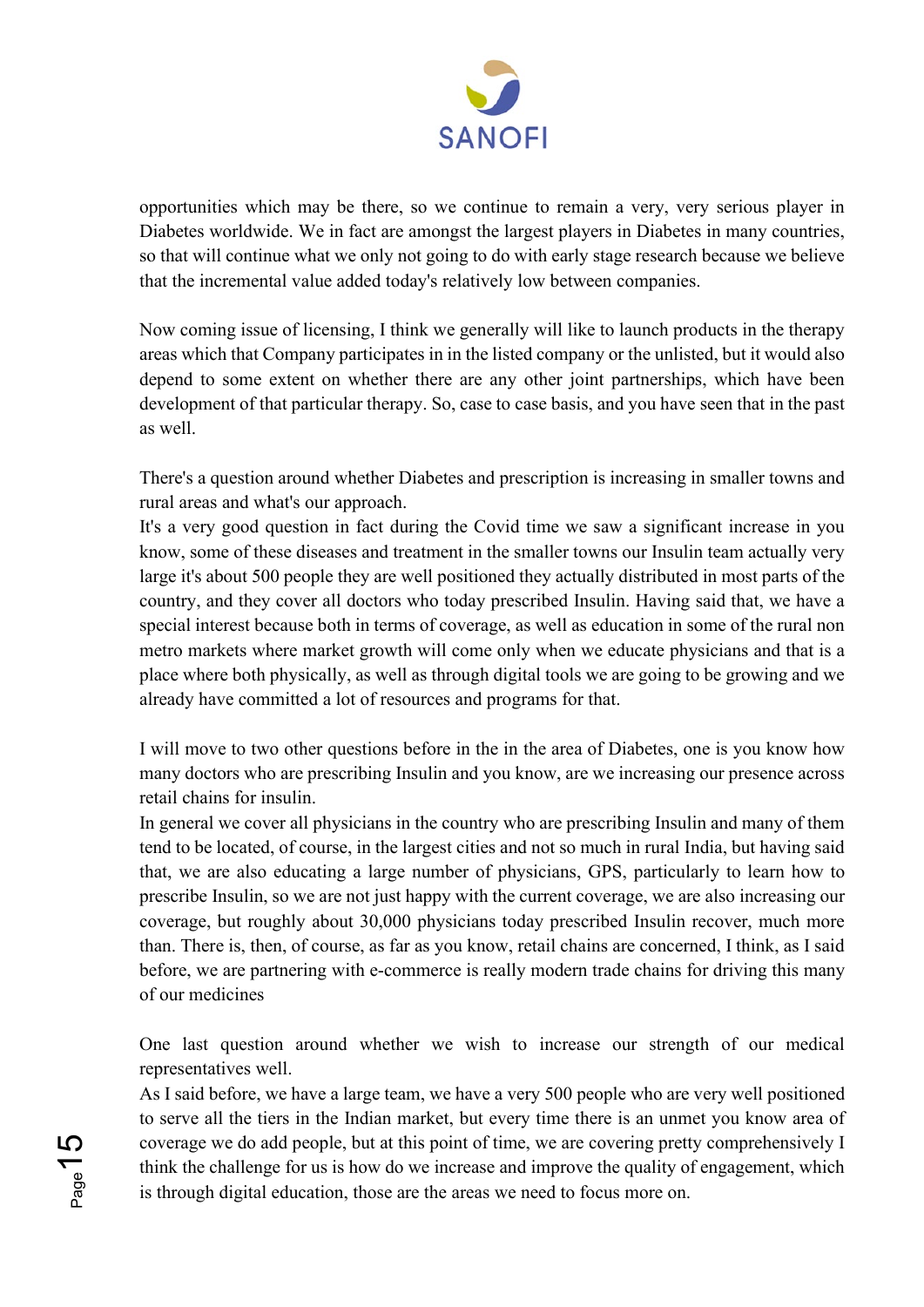

I leave the Diabetes question and now move on to the consumer healthcare business, some questions that we understand Sanofi at some appropriate time in terms to hive off the consumer business into a separate entity and, if that were to happen, how do the Indian business get impacted.

Sanofi has made no statement about divesting the CHC business globally, so, in fact, this year, CHC businesses being made independent so that it can be far more agile. So, to that extent, you know, there is no such you know statement which will be made on CHC divestment.

There's a question around some of the consumer products are routed through the hundred percent arm,

Yes, they are because there was a global transaction, which involved the hundred percent arm of the Company we understood and therefore, those products which will involved in that transaction continue to remain in the hundred percent arm, but most of the other businesses with Consumer health remains within a listed Company SIL.

On industry and regulatory issues there a question and what's the probability of Lantus coming under price control. Frankly, we can't guess or whether it will, and I have no comment to offer on that, but as I said, the big opportunity for us is really market development in the area of Diabetes initiative and we should just remain focused on that.

Are you part of Atmanirbhar Bharat it in any way.

This is a Company which, in fact, has been significantly, so you know, investing in local manufacturing local development over the last many years, we have a history of manufacturing in India, for many, many decades and you know, a large percentage of our products which we sell in India manufactured in India, the supplies are in India, the development happens in India and therefore, in that sense, I would say that we are truly are Atmanirbhar, you know as a pharmaceutical Company.

Can you please update us on the enter NLEM portfolio and what percentage of brands comes under the National List of Essential Medicine.

We have close to about 19 odd percent of our business which comes at this point of time in 2020 is under the national list of essential medicines and these include SKUs of some specific brands like Amaryl, Clexane setup in so many of our brands, with specific SKU come under the nationalistic essential medicines.

Moving over to the set of questions on manufacturing, the question that Sanofi in Europe has plans to set up a separate API manufacturing organization and what impact would it have on Sanofi India.

Yes, so we are setting one up some of our APIs are in fact important from our affiliate companies all over the world. We will continue to engage with whatever is the new API organization and make sure that there is uninterrupted supply, that's been the tradition, and you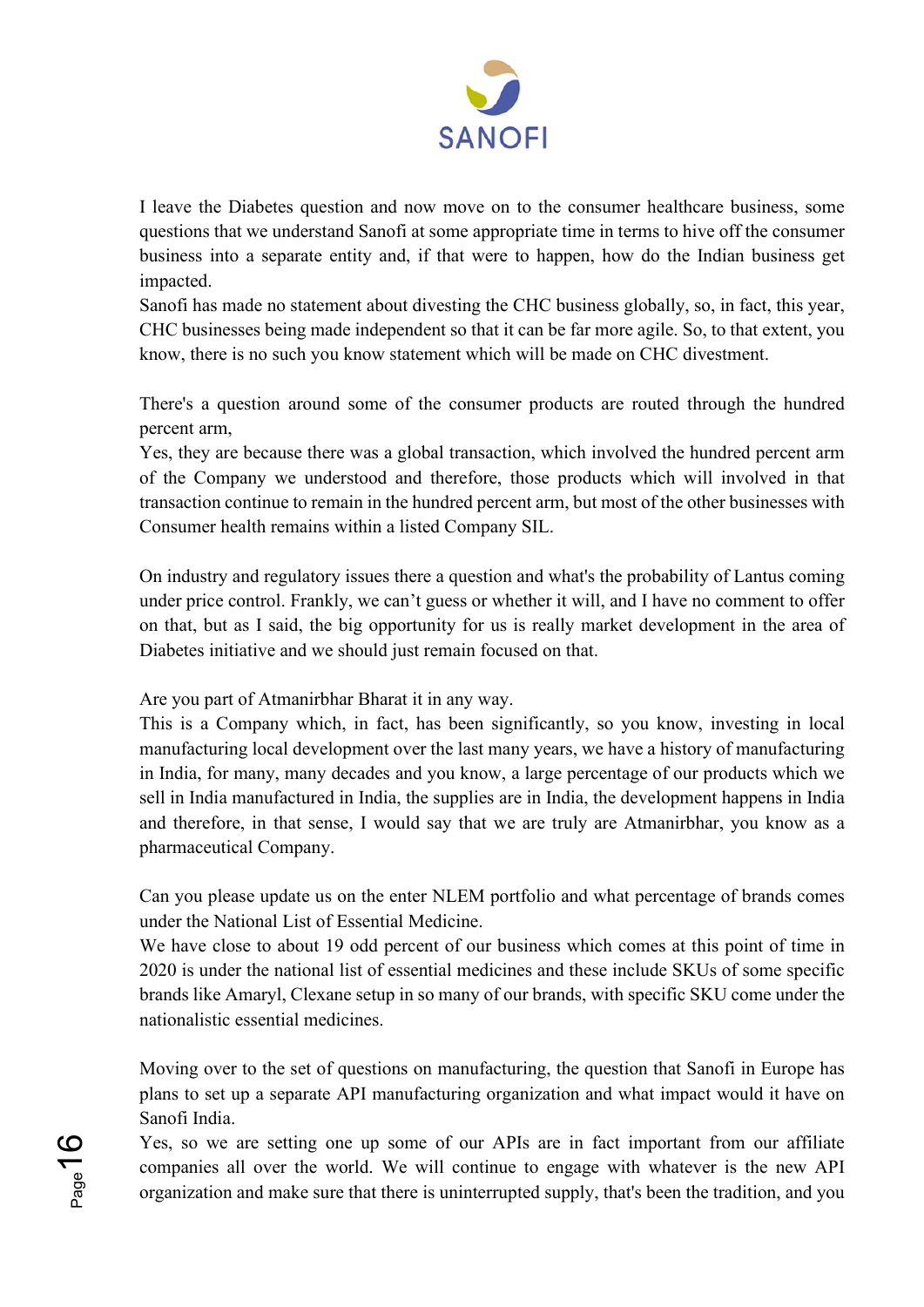

know we've always been supported for uninterrupted supply from any of the group companies so that will continue to happen

Question on rationalization of third party manufacturing sites, does it help to improve gross margins.

Our third party rationalization is largely for the area of simplification yeah because it's to make sure that our own supply chain is simplified and more agile and we keep evaluating, but there is some you know improvement in the margin, but that's not the primary driver for a rationalization of third party sites.

Why do we not set up here and gain more from cheap cost of medicines and why do we import more.

The fact is, as Chairman also spoke to you we have completed a full review of our manufacturing strategy, the details are available in our annual reports, as well as another conversation that we've had but we generally import products where they're centrally manufactured locations are few and they are those products which gives us an advantage in terms of technology and in terms of scale and I think those are the products which we import there are many other products, as I said earlier, a large part of our sales in India is actually locally manufactured or procured.

Our listed entity which SIL has got only one facility in India, are we thinking about having another facility to mitigate any uncertainty

Infact we spoke about this industry and Chairman also mentioned about the rationalization of our manufacturing footprint, even at the time of the divestment of the Ankleshwar factory we had said that we believe that our current manufacturing footprint will go on and the CMOs that we have is adequate for the near future, we have no immediate plans right now to increase the facility, therefore, but having said that, we have risk mitigation measures through a mix of own manufacturing contract manufacturing and, of course, international sources when required.

### How are we dealing with raw material or API price volatility and shortage

As a Company we entered into long term arrangements with our partners who are who supplier side APIs and materials. Our dependence on China is actually relatively low and therefore most of the problem seems to be happening with those organizations which are the big dependence in China, so to that extent we have relatively less volatility at this point of time.

# What products are manufactured and how much through third party

Page<sup>1</sup>

About 30% of our requirement comes through third party manufacturing and some of these brands, are you know mass tablet brands like Combiflam, Avil and also, of course, our nutraceutical business and Soframycin.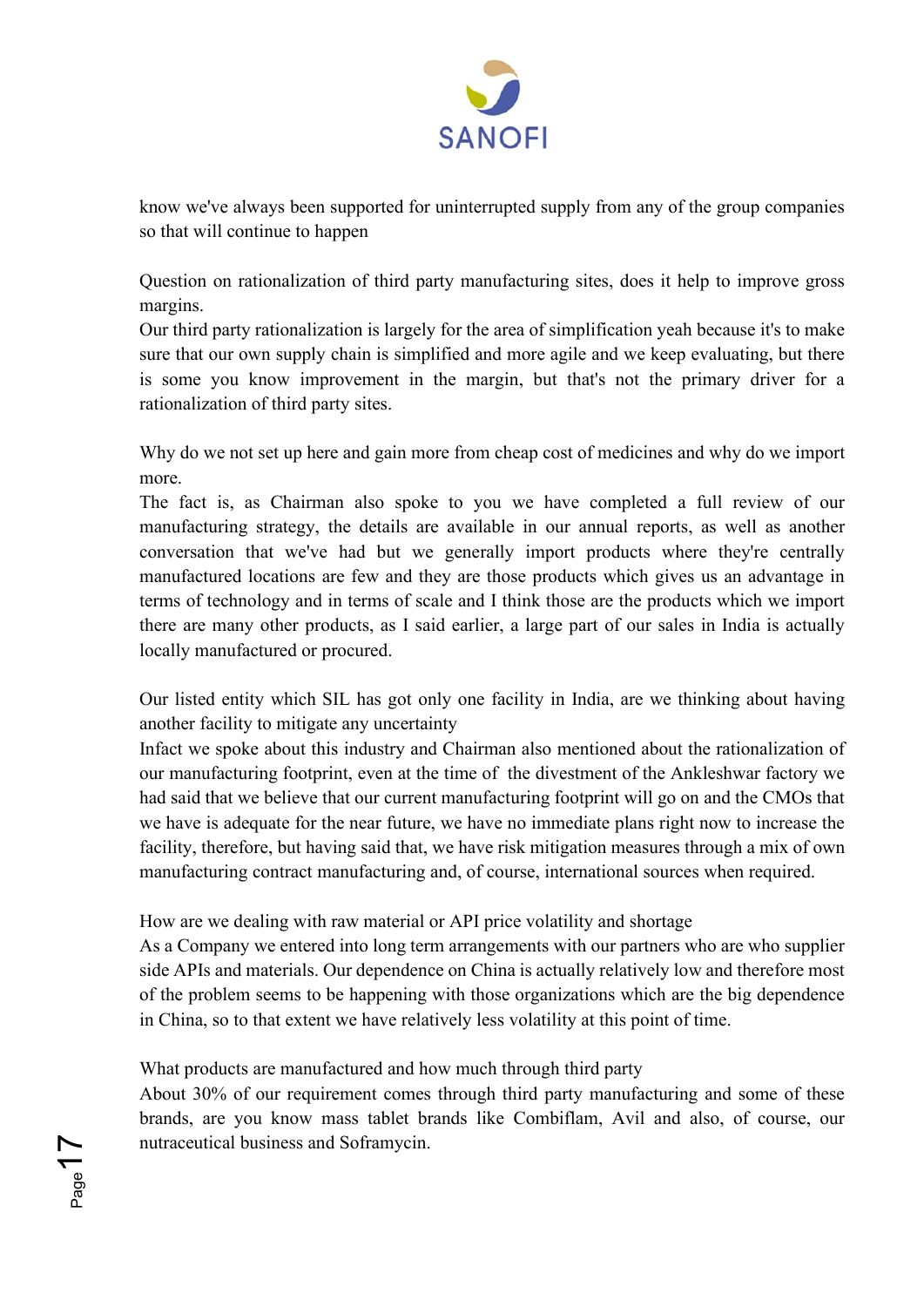

Coming to the last set of question which are more around exports ,there is reduction and exports compared to 2019.

Yes, but as we explained in our results it's largely on account of the Slump Sale of Ankleshewar last year slump sale transaction, so the results are really not compatible and that's why the exports have come down in 2020.

We have divested export related contract business, resulting in revenue loss related to that is the question around what do we see as the potential for export business over the next few years, and how do we compete in with the remaining export businesses that we have, so I think the general point around this now, we have maintained always that our primary role in India is to is not for contract manufacturing for exports, it is to make sure that we build our brands in India and I manufacturing is meant for that, having said that you know we have requirements which come from our group companies and we continue to export to them and, at the same time, we are also making sure we are cost competitive ss a supplier, so that we get more and more opportunities to supply to the group companies, and we are seeing that we are considered to be one of the important suppliers for our group, of course there will be a loss of revenue after the divestment glacier last year, and we expect that slowly to a combination of our domestic sales, as well as increase sourcing we will be having you know, trying to recover some of the low turnover. But I still want to emphasize that our strategic ambition is not to become a contract manufacturer to third parties, it is make sure that we fulfill the needs which are there in India in terms of you know, patient requirements.

There is a last question, which is there on CSR, and you know any other CSR details that you can give us, I think we have given it in our annual reports pages 53 to 58.

There are several programs that we are participating in CSR is a very, very integral part of our you know operations in India, and we will continue to support that very seriously, but more details and available in the annual report, so I hope with that I have you know, managed to explain some of the areas that you asked, and we would be happy to later share anything that you know, specifically would come up so that's all from my side, Mr Chairman, and maybe I'll hand it over to Vaibhav our CFO to take over some of the other questions on finance and business.

**Mr. Aditya Narayan:** Yes, thank you Raja.

**Mr. Vaibhav Karandikar:** Thank you, Mr. Chairman, thank you, Raja.

The questions or financials are again grouped into a couple of categories some around sales some around the Zentiva transaction some related to taxation and some on employee strength, so I will address them in the same grouping.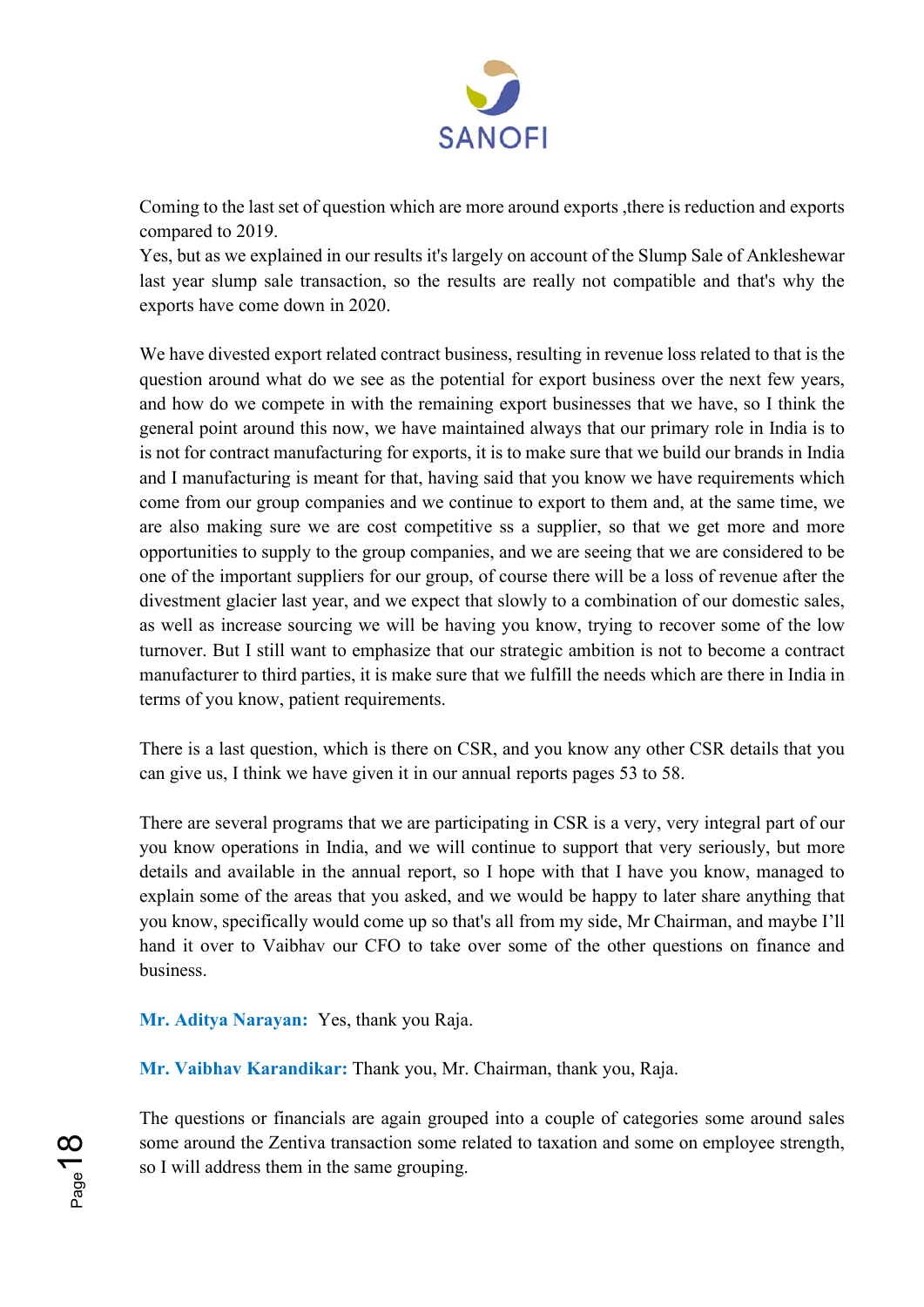

So one of the questions is, can you break up business between institution business and the trade, business.

Around the 5% of our domestic sales institution.

Can you give a breakup of the sales that you make to online pharmacies and the modern trade. Again around 10% of our sales online pharmacies and modern trade.

There also question on what's the breakdown between metro and non-metro for our domestic business.

50% of our sales come in the metro and the balance essentially would come between smaller cities and the rural markets.

There is question on export sales and it says that out of the 567 crores of export sales made in 2020 how much relates to the Zentiva transaction.

As you are aware, the Zentiva transaction ended in transaction May 2020 the sales relating to Zentiva for Jan-May 2020 were156 crores. We have also disclosed that the Company will lose average annual revenues of around for 470 crores over four years from the date of the transaction so that was an impact of the transaction, which has been disclosed that at that point in time.

One feedback or the question is a breakup of the export sales and domestic sales,

So we disclose the breakup of the domestic and export sales on an annual basis, and you will find this information in the annual report. However, broadly our export sales post the Zentiva transaction would be 15% of our total sales that will give you an indication of the total export sales.

One question is on again saying what was Rajaram was referring to that Sanofi only plays in a few therapy area and the question says that please indicate the last five years industry growth of the segments where you participate and your own performance in those segments.

So, like was mentioned by Raja, we are growing faster in in the therapy areas that we participate in, if you look at the Insulin, which is the major business segment, for us, the last five years CAGR is around 14% and our brands have grown in the range of 19% over the same period. Also, we had shared some data on this topic in our investor call and the presentation is available on our website which you may like to refer to.

The next question that comes is on the wholesale price index and the question says that the wholesale price index is 0. 5% for 2021 and is that sufficient to offset the increase in the raw material costs.

We have mentioned in our management discussion and analysis that input prices and the consequent margin pressures is going to be, you know, an important risk area for us and that's something that we are looking at the overall cost structure of the Company, of course, is more.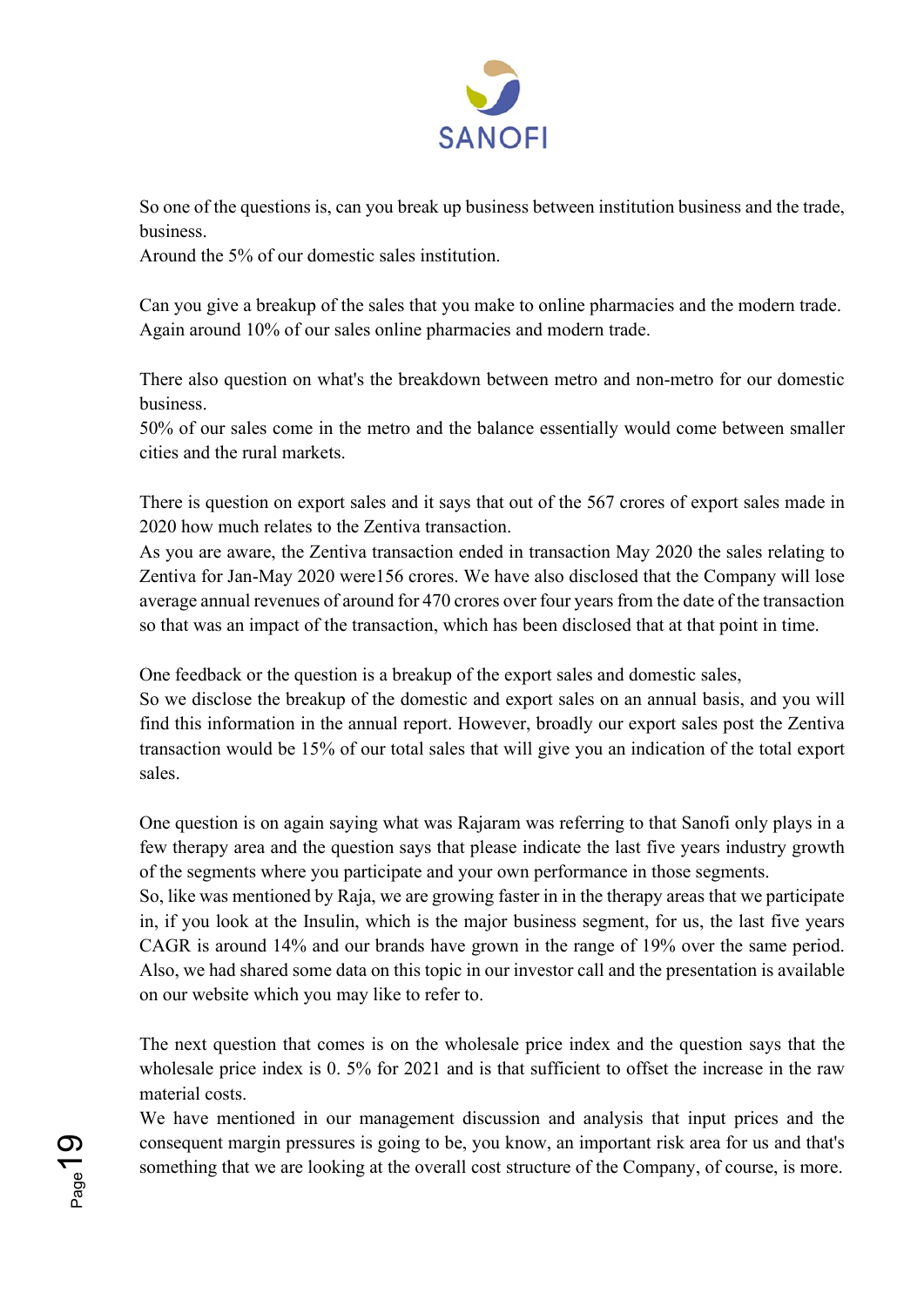

moving in line with the consumer price index, or the CPI as we call it, so therefore, there will be margin pressure on control products, we are of course taking all necessary measures for cost containment to offset the impact.

Another question is on employee count and it says that your employee count has dropped drastically since financial year 2016 can you give reasons for the same.

So, the reduction is mainly on account of the divestment of the manufacturing facility and a small portion of course relates to force our current salesforce number stands at around 2,200.

Another question is on assets held for sale and the question says what is the status around the assets for sale

So we had three assets which will head for sale, one of the residential assets was sold in Q1 of 21 and we are in the process of liquidating the other two properties, however, I must state here that, because of the ongoing pandemic, there would be a delay in the in the sales process which is most likely.

One question again highlights summarize the lessons in erecting and finally disposing of the Ankleshwar property, also disclose what percentage of revenue is lost in the sale of because of the divestment

Again just want to highlight the Ankleshwar manufacturing facility was set up in the year 1987, it was disposed of by the Company in 2020 after manufacturing products for almost 37 years. We have discussed the rationale of disposing this unit and the Chairman, also referred to this in his speech earlier, and in the postal ballot when this transaction was approved, we have also disclose that the Company will lose annual average revenue of 470 cross over four years from the date of the transaction like answered previously.

Another question is an R & D why there is no R & D our end

 $D_{\sf age2}$ 

So we depend on the research done by our parent company on the various products and processes, and therefore there is no spend under this line in India.

Question on tax, why have the unpaid disputed dues reduced compared to the previous year, I think that's the question that has been asked, and the reduction is an account of a favorable order under indirect tax which we received. We have also opted for a dispute resolution mechanism under indirect tax for a few of the cases which has resulted in the reduction of the amount and I must add the Company's reviewing all possible opportunities and schemes introduced by the Center and the State governments from time to time to minimize the litigation.

Another questions question is on the fall in the sale of service in the in the services income is it because one of, or is it a trend.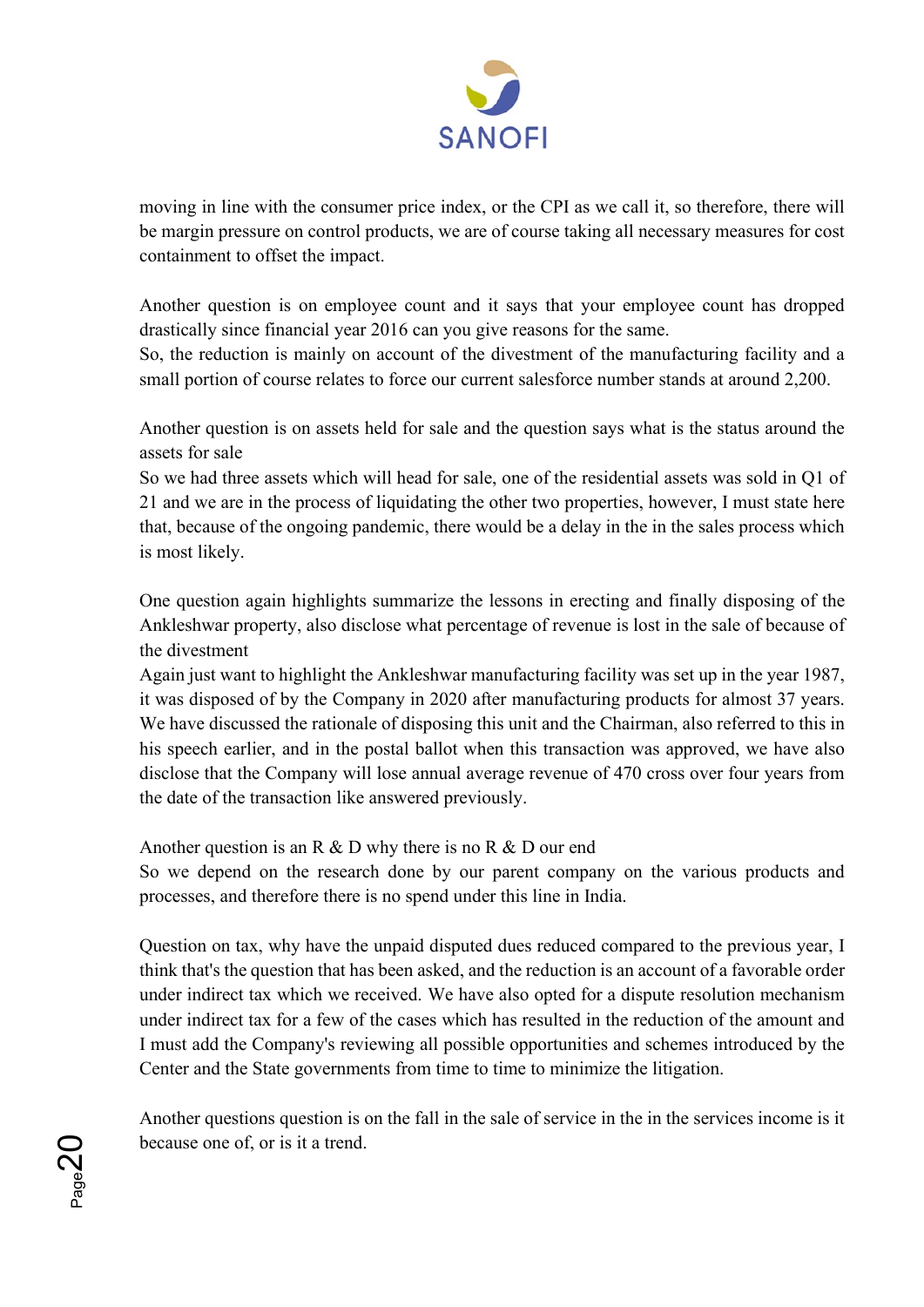

As mentioned by Rajaram in his in his  $Q \& A$  there is a significant reduction in the expenses of the operating expenses in in 2020 and there is a lower recovery of the common expenses, because the base that is the expenses itself have fallen down, both in administrative expenses and the travel expenses so that's one reason of the reduction and that would continue if the cost base remains lower because of the pandemic. The second reason for the reduction is that the service income from the chemical and biotechnology development Center at Ankleshwar which was there in the earlier part of 2019 and some portion of 2020 will not be there in the future, so these are the two main reasons why you would find that the service income is coming down.

There are two questions relating to the budget if, there's any impact of the budget annual budget on the Company, so there is no major impact on the annual budget, and whether we have received a credit rating for this Company, we are debt free, so there is no credit rating for our Company.

One question on income tax litigations and the question reads that we have income tax litigations from 2011 - 2012, and these are all at the CIT appeals level or the Commissioner of Income Tax Appeals level, ideally, they should they should move higher up to the authorities, like the income tax Tribual or, the High Court.

So, I would like to clarify that the litigation is referred to, essentially tax deducted at source related litigations and those are at the Commissioner level. However, the main tax disputes that we have under income tax, we are at different stages at the various levels of authorities. So all matters prior to the assessment year 2015-16 are either with the High Court or the income tax tribunals and the matters from the assessment here 2015-16 onwards, are lying with the Commissioner of Income Tax Appeals and that's that will move as for the normal process.

Question on GST do you come under the purview of GST and what are the rates that are usually applicable to your Company.

So we usually, there are three brackets that the Company would typically fall under the 5% bracket 12% bracket and 18% bracket, we don't have any products in the nil bracket. Majority of our products would fall another five to 12% category, some of the nutraceutical products would attract GST rate of 18%.

The last question that has come around provision for doubtful advances and deposits and seeking clarifications on what this pertains to.

So the provision for doubtful advances and deposits are mainly provisions made towards tender deposits, which are outstanding where the collection is uncertain, and hence they are considered as doubtful the institutional business team, of course, will continue their follow up for the release of these deposits.

So this was a final question on the financials so, I will hand it over to you back again Mr. Chairman.

 $P_{\text{age}}$ 2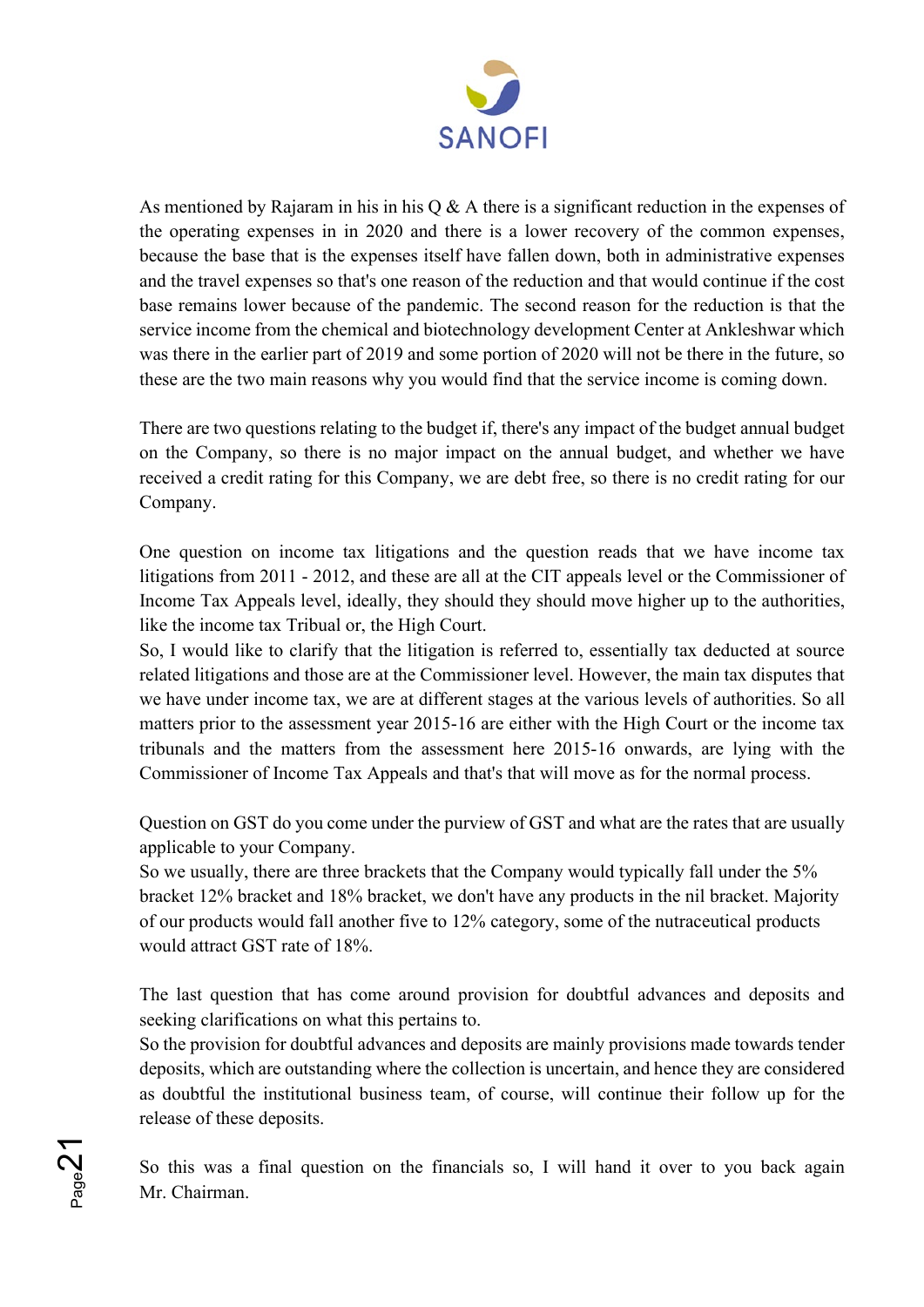

# **Mr. Aditya Narayan, Chairman**: Thanks a lot, thank you.

Now the most important part of this meeting.

The members who wish to speak at the meeting were requested to register themselves as a speaker by sending an e-mail to the Company on or before 5.00 pm on Thursday,  $22<sup>nd</sup>$  April 2021. We received overwhelming response from shareholders to speak at this meeting. This year we have speakers from Mumbai as well as from other cities in India. Due to the VC format of the meeting and in the interest of time, we will be able to listen to 10 shareholders. Each shareholder will have maximum 3 minutes to express his / her views. At the end of 2 minutes, you will hear a prompt in the form of bell sound. You may start concluding your remarks at this sound. I would be very grateful if you could actually utilize your time absolutely focused to what you really want to want us to hear in terms of suggestions, comments etc and I'll be very grateful if you can keep it absolutely focus to that area.

I would like to highlight to the speakers that when I take your name, your mike will be opened by the moderator of this meeting. You will have to also unmute mike from your end and start your views/opinions and comments.

So, let me start the first speaker for today, Mr Bimal Kumar Agarwal from Mumbai.

**Girish Tekchandani**: Mr. Chairman, moderator has informed me that speaker number one, Mr. Bimal Kumar Agarwal speaker number two Ms. Lekha Shah and speaker number three Mr. Kaushik Shahukar are not on the call today, so we can directly move to speaker number four which is Mr. Harshil Parikh.

**Mr. Aditya Narayan**: Okay, thank you, thank you Girish, so we have to go to the fourth speaker of the day who is Mr. Harshil Parikh from Mumbai.

**Mr. Harshil Parekh:** Thank you, thank you, it was really wonderful Chairman Sir , Raja Sir, and Vaibhav Sir, so many of my questions are already answered, and I would really want to appreciate the management of the Company and specifically, Raja Sir for great financial growth of 15%, although the top lines have been remaining the same, but the bottom line sales been increasing and also congratulating them for being the top employer for three consecutive years. I think I'm done. For the questions and for my speech, thank you so much.

**Mr. Aditya Narayan**: Thank you, thank you Mr. Parekh. The next speaker is Mr. Shashikant Marathe from Pune.

**Mr. Sashikant Marathe**: Hello. Am I audible Sir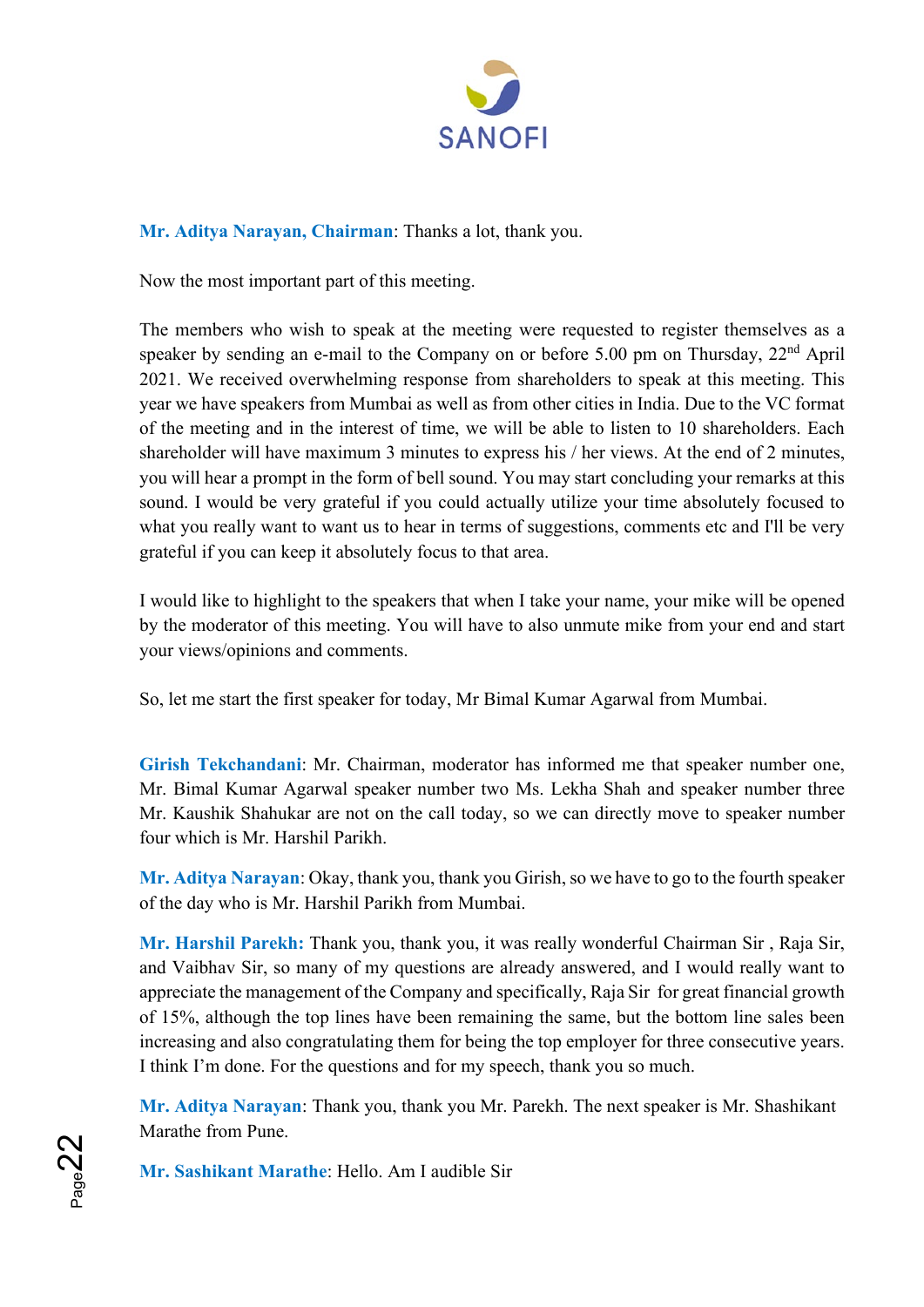

**Mr. Aditya Narayan**: Yes Please, carry on.

**Mr. Sashikant Marathe**: Chairman Sir, I Shashikant Marathe, wish all participants of this AGM a safe life and good day. Chairman Sir, you are concerned well being about employees and our customers and your team doing well and doing good at the same time, did reflect in robust dividend, you are lucky in having energize employees and your theme supply service with digitization enable companies to have a hattrick in bagging international top employer certifications.

Your donation twice to that of employees contribution did help PM care fund to fight against pandemic. Let other entities follow our example. This years results are the effect of your curious and stretched tagline and efforts by hardly 85% of 2019 employees strength. Barring top line profit before tax, profit after tax, dividend and EPS are highest during the last decade, this is exemplary. The dividend at Rs. 365 record dividend though we would earned only 207. 38 per share and that we are overwhelmed. Keep it up, set a benchmark earn more other income more than 5% of the top line. We need to ensure by 2024 exports are over 35% of our revenue, when you propose to dispose off the assets sale for disposal. Summarize the lessons in erecting and finally disposing Ankleshwar facility, also disclose what percentage of revenue loss in divesting of few products. Nil expenditure on R&D is a cause of concern, unpaid dividends dues to be reduced. Ensure least among for unpaid dividends and, at least a least number of shares to be transferred to the Government and as a part of our ethical obligation. You have to do something out of box, we may re-examine bank deposits, as the interest on deposits attract income tax.

Encourage your employees to have their own houses and must raise limits and soften loans to our employees, including medical representatives. Wish you successful win and win negotiations with our Regional Medical Representatives. Hope, with your skilled strategies, you will definitely set a precedent for others to follow.

The spectacular achievement, achieved by Sanofi must be universally available, please rope in reputed and management, as well as IIT Institute's and with their efforts prepare a case study, which will be useful to our management, students and professionals. Sir, we have full faith in you, our Board and employees. And I am sure you will succeed successfully stretch efforts, not only sustain the results but grow them by double digit, thank you for allowing me to have my opinion, thank you, Sir.

**Mr. Aditya Narayan**: Thank you, Mr. Marathe, thank you for your comments and thank you for your support and encouragement to us.

The next speaker for the day is Ms. Prakashini Shenoy from Mumbai.

**Girish Tekchandani:** Mr. Chairman even she is not on the call so we can move to the next speaker.

**Mr. Aditya Narayan:** Okay, the next speaker is Ms. Vasudha Dakwe

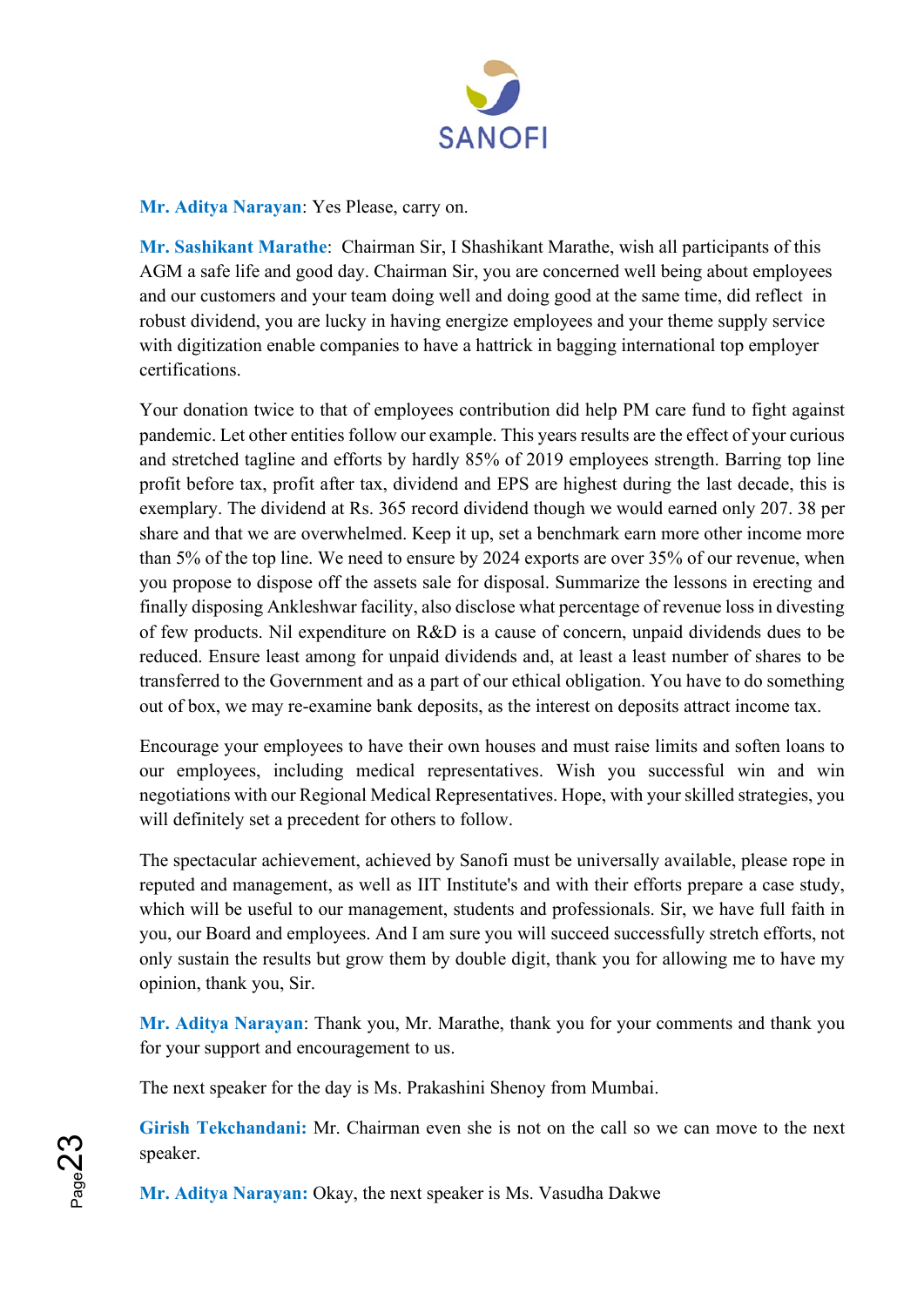

**Ms. Vasudha Dakwe:** Hello.

**Mr. Aditya Narayan:** Yes please go on.

**Ms. Vasudha Dakwe:** can you hear me Sir.

**Mr. Aditya Narayan:** Yes, yes

**Ms. Vasudha Dakwe:** Thank you very much for giving me the opportunity to speak. First of all I congrats Company Secretary for helping us me joining this video conference meeting well in advance. The speech given by the chairman's is self-explanatory so I don't want to ask any more questions with this, I support all the resolutions, thank you very much.

**Mr. Aditya Narayan:** Thank you Vasudhaji, for your support and your comments**.** The next speaker is Mr. Ravi Kumar Naredi from Bhilwara

**Mr. Aditya Narayan**: Mr. Naredi Sir,

**Mr. Girish Tekchandani:** Mr. Naredi. you are on mute please unmute yourself and speak.

**Mr. Ravi Naredi:** Sir, My voice are you able to listen.

**Mr. Aditya Narayan**: Now I'm able to listen, please carry on quickly.

**Mr. Ravi Naredi** : Thank you, Sir in last five year our Company grew 22% CAGR , 12% CAGR while Indian pharma industry grows much higher when our companies so capable by our growth ready 12 % CAGR only and, second, why not we set up manufacturing unit here to gain more cheap cost of medicines of raw material. Why we import more what is purpose to import and manufacture less in India, are you more part of Atmanirbhar Bharat in any way, that is my question two question from management.

**Mr. Aditya Narayan:** Thank you, thank you, Mr. Naredi I think your questions have already been addressed by Mr. Rajaram, if there is more, you can always write to him.

**Mr. Ravi Naredi:** Thank You.

 $P_{\sf age}$ 24

**Mr. Aditya Narayan:** Thank you very much for your comments and the next speaker is Mr. Sayantan Bhowmick from Mumbai.

**Sayantan Bhowmick:** I thank you for this opportunity. I'll just start. Respected Chairman Sir, members of the board and our fellow shareholders I am Sayantan Bhowmick, I represent Pinebridge investments India. We have been shareholders of Sanofi India for a number of years.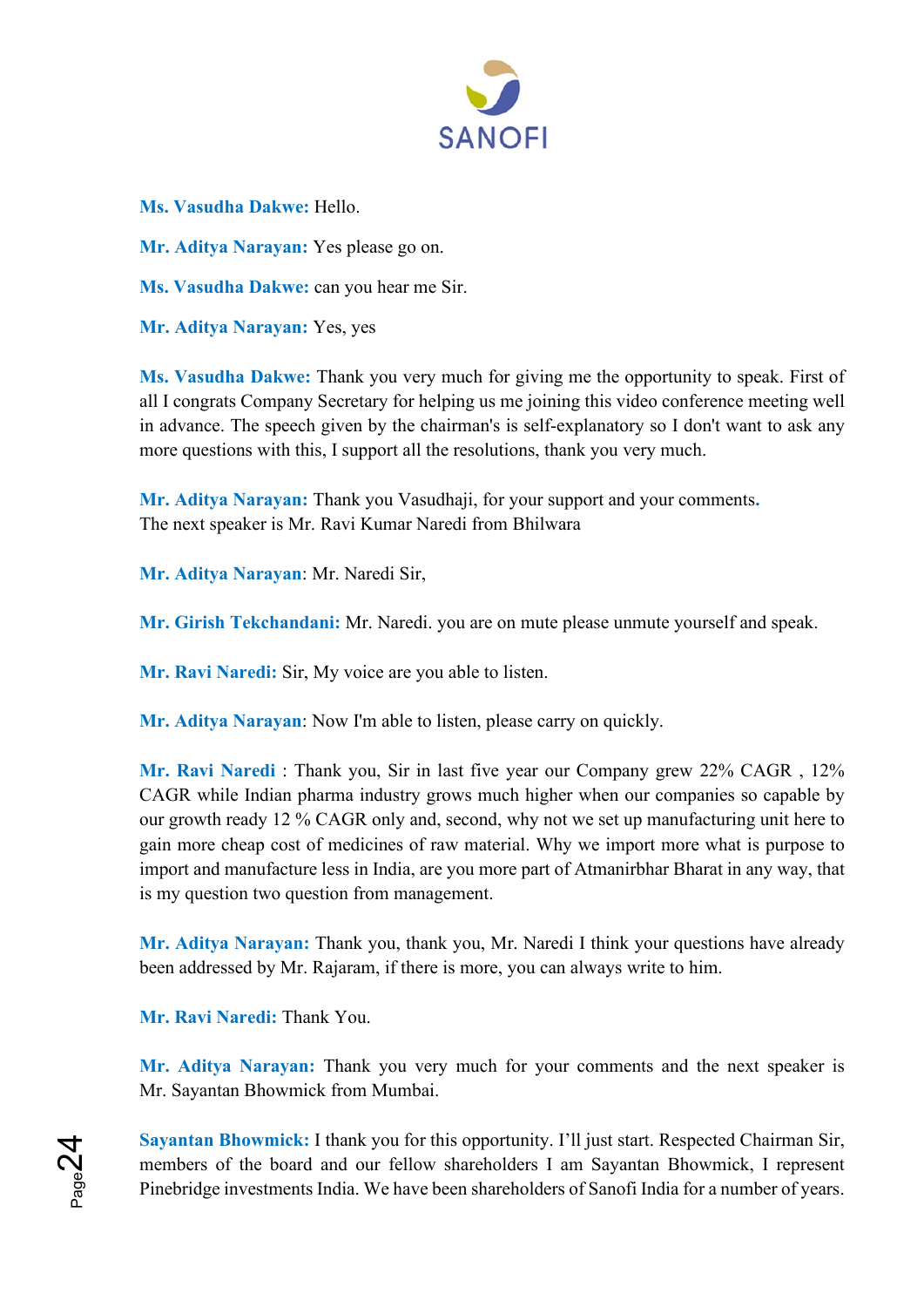

At the outset I would like to congratulate the Company for a good performance in a difficult year, and thank you all the companies and the management for ensuring uninterrupted supply of the products of the Company and in this year, I have a few commands and it's largely on three areas.

So, the first area being over the last one year we've seen it's been heartening to see a steady at adoption of digital technologies within the Company.

Right from manufacturing processes, as well as distribution and other functions within the organization, the proliferation of digital technologies also has the addendum risk of cyber attacks and other digital threats. So in this regard, I would request the Company if they can consider doing an external audit of the IT systems to ensure that our digital assets are adequately protected, that's the first area. Second over the last two years, the Company has paid out or is about to pay out roughly about 1,650 odd cross as dividend, this is approximately nine and a half percent of the market share at current prices. If the same amount were to be utilized as buybacks the sustainable EPS of the Company would have been higher by about 10%, so I would again once again request the board to consider buybacks as a means of returning capital which shareholders.

Last point that I want to talk about is in with respect to ESG forms a critical input for our investment process and Pinebrige find which investments. Regulators globally are increasing the requirement for ESG related disclosures the European Union sustainable finance disclosure regulations came into effect from March end 2021. Similarly, Securities and Exchange Board of India has increased level of the EHU related disclosures for companies in India. As a leading pharmaceutical Company in India, I would request Sanofi India to consider and take the lead and increased data disclosures levels to global standards. I will also separately reach out for the Company with additional data requirements with respect to SAPR and I request the Company supporting this, in this regard.

I once again thank the Community for this opportunity and which the Company and the management and the entire team of Sanofi the very best and wish them the best Thank you.

**Mr. Aditya Narayan:** Thank you for all your submissions and thank you for your good wishes as well.

The next speaker is Mr. Varun Bang from Ahmednagar.

**Mr. Varun Bang:** Hello, am I audible

**Mr. Aditya Narayan:** Yes Mr. Bang, please carry on

**Mr. Varun Bang:** Thank you very much for the opportunity, I thank management for comprehensively answering all my questions.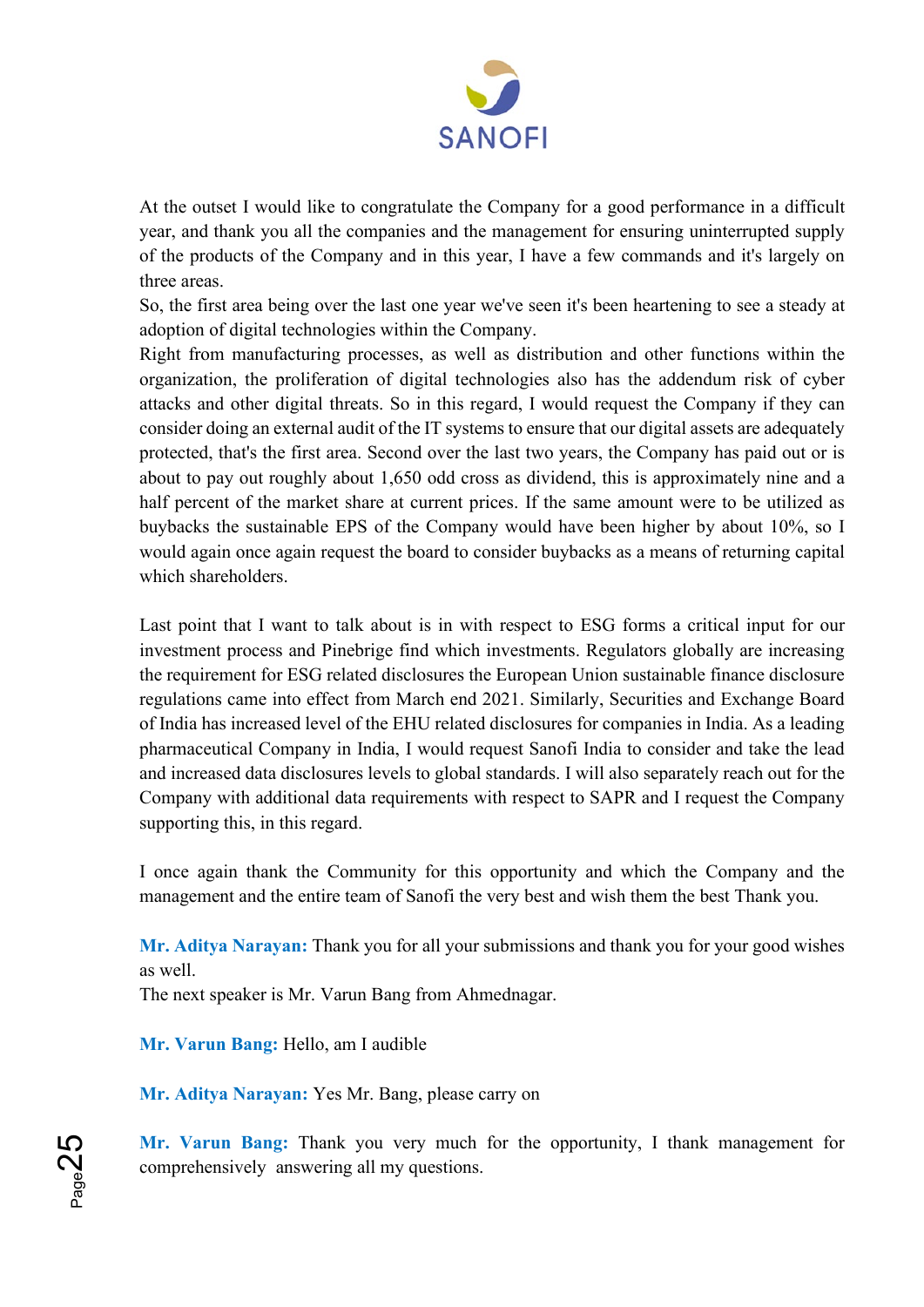

I just have one additional question. I read in the newspaper, and I think the Chairman Sir also mention in the opening remarks Company is looking to divest select OTC portfolio, which all brands, are we looking to divest here, and I can share the rationale behind the same, and so this is only the question I have that's it for myself, thank you very much.

**Mr. Aditya Narayan:** Thank you very much Mr. Bang for having raised this question, we have already to answered broadly what we could, at this juncture well as and when there is more information I'm sure the Company will be announcing suitably, but if you have any queries feel free to write to the Company Secretary I'm sure that you get some response, thank you.

We have taken note of all your valuable comments and suggestions from all the speakers and we will look into them on their merits.

I would ask Rajaram Narayanan your Managing Director, he would like to make any comments on traditions or respond to any points before we move to the next part of the meeting.

**Rajaram Narayanan:** Thank you, chairman Sir.

I want to thank all the shareholders those present in this meeting and those who have sent questions you know, thank you very much for your suggestions for your compliments and encouragement, I think, on your behalf I'd certainly want to thank all the employees of the Company for the effort and contribution. There were some valuable suggestions, just now, as well as well as to which have come in writing we will consider them very seriously, I want to assure that the Company is doing everything in terms of preparing itself for the digital challenges which are there you know, especially in the area of security or data, etc, and I think some of the other questions have already been answered, so I think that's all from my side Chairman Sir.

**Mr. Aditya Narayan**: All right, thank you very much, Raja, this brings us to the end of this meeting. Before I announce conclusion of this meeting, few important points -

Number one, Members who have still not voted on resolutions are requested cast their vote on CDSL e-voting system. The detailed process of voting is mentioned in the AGM notice. Let me remind you that voting will close after 30 minutes from the time of closure of this meeting.

My sincere thanks to all shareholders, members of the medical fraternity, our distributors and the people of India for your continued trust in us. On behalf of your Company, I gratefully acknowledge the support received from Government agencies at the Centre and in the States of India. I also sincerely thank our employees across our Company for their outstanding commitment to the values of Sanofi and their relentless perseverance in the pursuit of excellence